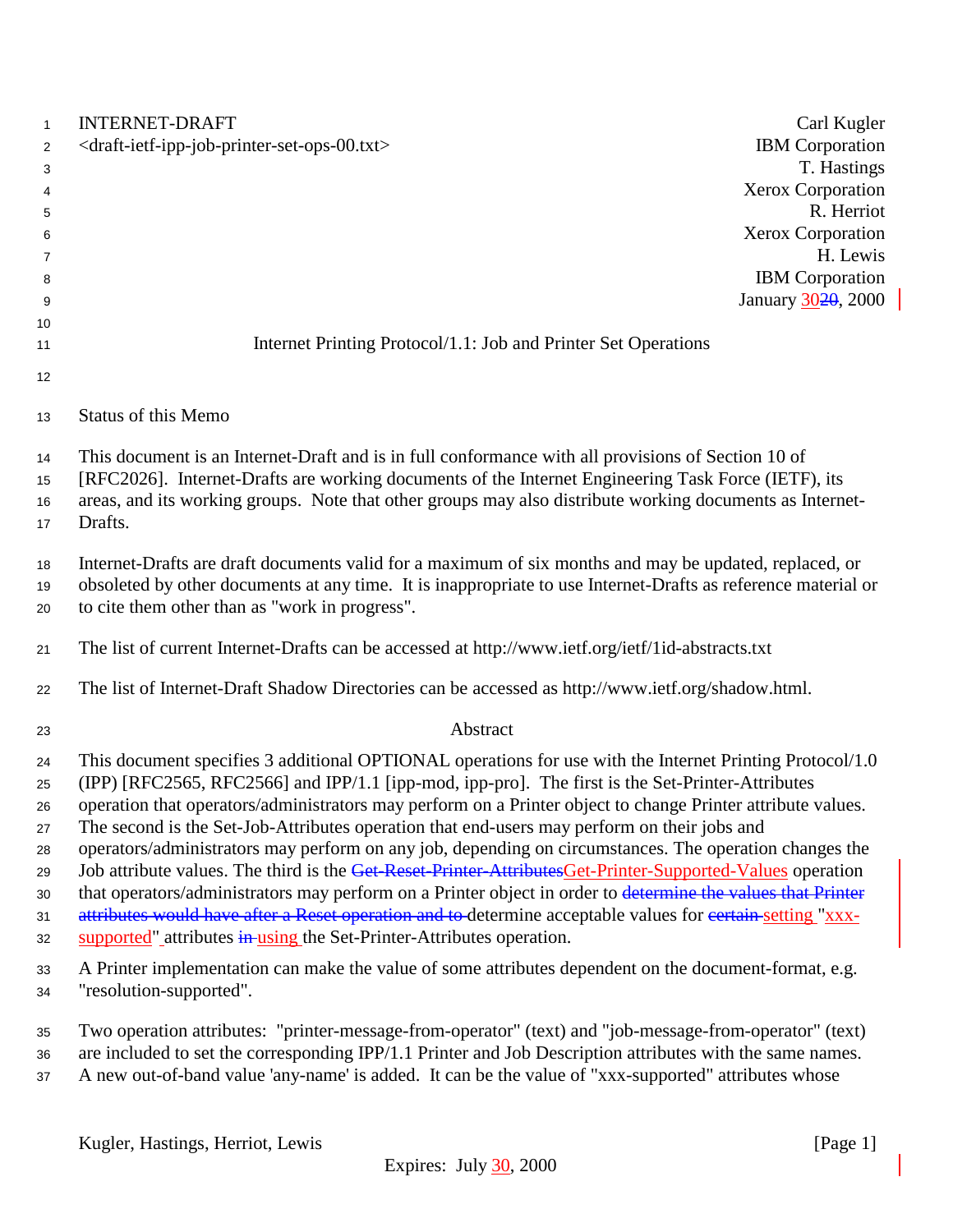38 attribute syntaxes types includes both 'keyword' and 'name'. The value 'any-name' value matches any name supplied by the client during validation.

- New Printer Description attributes are added:
- printer-settable-attributes-supported (1setOf type2 keyword)
- job-settable-attributes-supported (1setOf type2 keyword)
- printer-message-time (integer(MIN:MAX))
- printer-message-date-time (dateTime)
- document-format-varying-attributes (1setOf type2 keyword)
- authentication-methods-supported (1setOf type2 keyword)
- security-methods-supported (1setOf type2 keyword)
- A new status code is added: 'client-error-attributes-not-settable'.
- A 'default' out-of-band values is added for use by the client in Set-Job-Attributes, Job Creation, and
- Validate-Job requests to indicate explicitly that the Printer is to apply its default value with the same
- semantics and precedence (lower than the document content) as if the Job attribute were not present on the
- Job object.

 Finally, the 'not-settable' out-of-band attribute value is added for returning in the Set-Printer-Attributes and Set-Job-Attributes operation responses.

 The scope of IPP, is characterized in RFC2526 "Design Goals for an Internet Printing Protocol". It is not the intent of this document to revise or clarify this scope or conjecture as to the degree of industry adoption or trends related to IPP within printing systems. It is the intent of this document to extend the original set of operations - in a similar fashion to the Set1 extensions which referred to IPP/1.0 and were later incorporated into IPP/1.1.

This document is intended for registration following the registration procedures of IPP/1.0 [RFC2566] and

61 IPP/1.1 [ipp-mod]. This version contains only the Set-Printer-Attributes and Set-Job-Attributes operations

which have been removed from the Set2 operation document so that t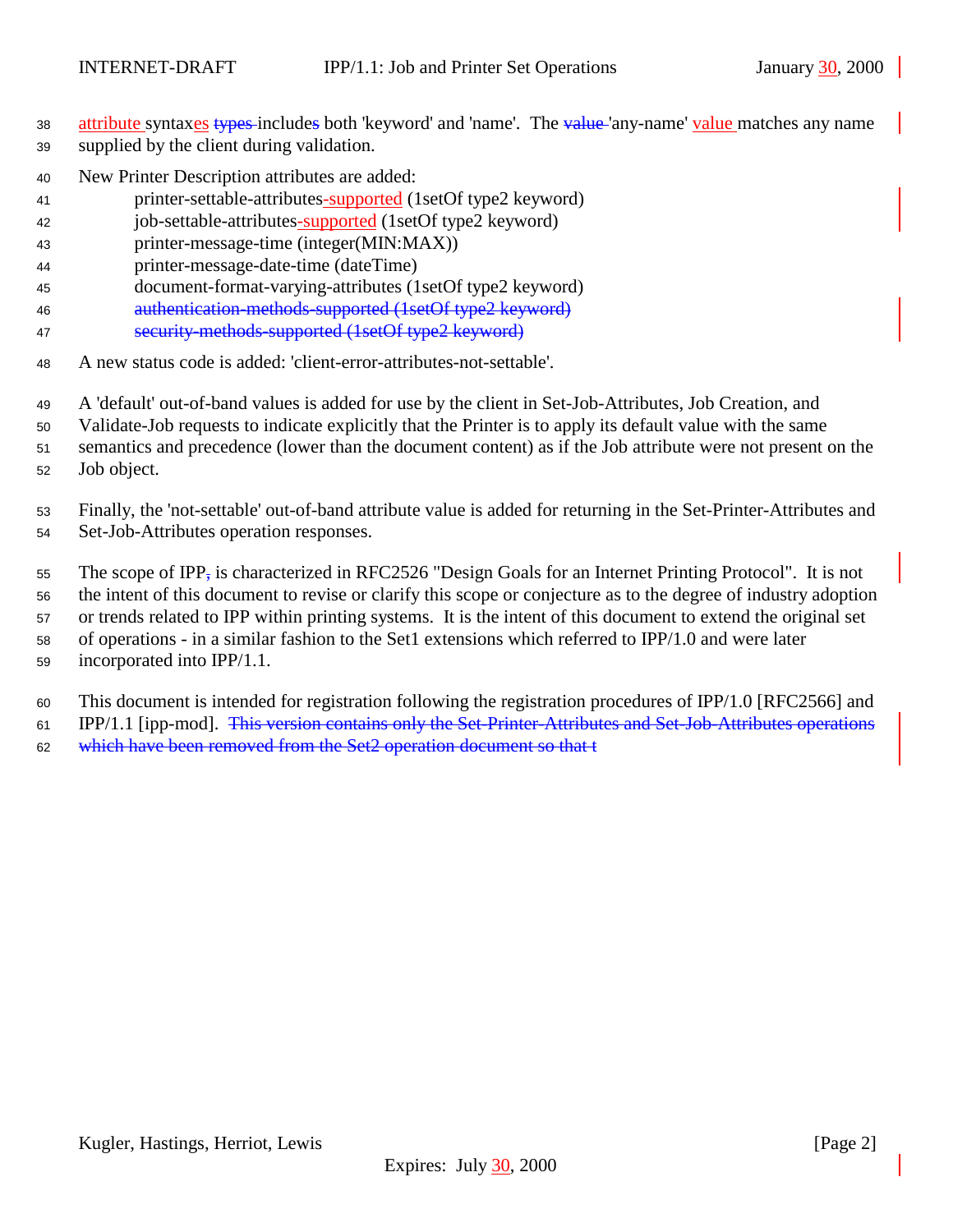The full set of IPP documents includes:

- Design Goals for an Internet Printing Protocol [RFC2567]
- Rationale for the Structure and Model and Protocol for the Internet Printing Protocol [RFC2568]
- Internet Printing Protocol/1.1: Model and Semantics (this document)
- Internet Printing Protocol/1.1: Encoding and Transport [IPP-PRO]
- Internet Printing Protocol/1.1: Implementer's Guide [IPP-IIG]
- Mapping between LPD and IPP Protocols [RFC2569]
- 

 The "Design Goals for an Internet Printing Protocol" document takes a broad look at distributed printing functionality, and it enumerates real-life scenarios that help to clarify the features that need to be included

in a printing protocol for the Internet. It identifies requirements for three types of users: end users,

operators, and administrators. It calls out a subset of end user requirements that are satisfied in IPP/1.0. A

- few OPTIONAL operator operations have been added to IPP/1.1.
- The "Rationale for the Structure and Model and Protocol for the Internet Printing Protocol" document describes IPP from a high level view, defines a roadmap for the various documents that form the suite of IPP specification documents, and gives background and rationale for the IETF working group's major decisions.
- The "Internet Printing Protocol/1.1: Encoding and Transport" document is a formal mapping of the abstract operations and attributes defined in the model document onto HTTP/1.1 [RFC2616]. It defines the encoding rules for a new Internet MIME media type called "application/ipp". This document also defines the rules for transporting over HTTP a message body whose Content-Type is "application/ipp". This document defines a new scheme named 'ipp' for identifying IPP printers and jobs.
- The "Internet Printing Protocol/1.1: Implementer's Guide" document gives insight and advice to implementers of IPP clients and IPP objects. It is intended to help them understand IPP/1.1 and some of the considerations that may assist them in the design of their client and/or IPP object implementations. For example, a typical order of processing requests is given, including error checking. Motivation for some of the specification decisions is also included.
- The "Mapping between LPD and IPP Protocols" document gives some advice to implementers of gateways between IPP and LPD (Line Printer Daemon) implementations.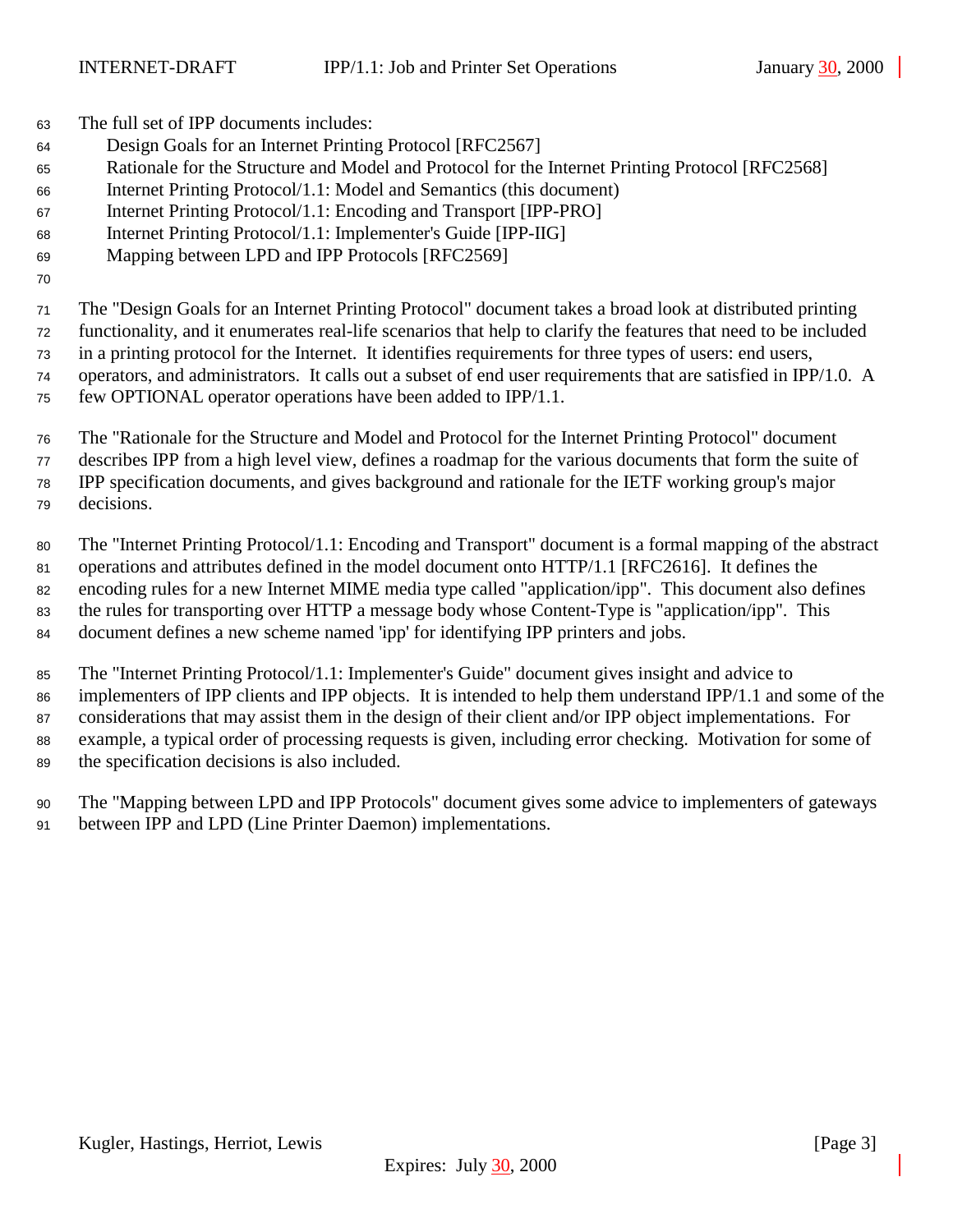| 92  | <b>Table of Contents</b> |  |
|-----|--------------------------|--|
| 93  | 1                        |  |
| 94  | $\overline{2}$           |  |
| 95  | 2.1                      |  |
| 96  | 2.2                      |  |
|     |                          |  |
| 97  | 3                        |  |
| 98  | 4                        |  |
| 99  | 4.1                      |  |
| 100 | 4.1.1                    |  |
| 101 | 4.1.2                    |  |
| 102 | 4.1.3                    |  |
| 103 | 4.2                      |  |
| 104 | 4.2.1                    |  |
| 105 | 4.2.2                    |  |
| 106 | 4.2.3                    |  |
| 107 | 4.3                      |  |
| 108 | 5                        |  |
| 109 | 5.1                      |  |
| 110 | 5.2                      |  |
| 111 | 6                        |  |
| 112 | 6.1                      |  |
| 113 | 6.2                      |  |
| 114 | 6.3                      |  |
| 115 | 6.4                      |  |
| 116 | 6.5                      |  |
| 117 | 7                        |  |
| 118 | 7.1                      |  |
| 119 | 8                        |  |
| 120 | 8.1                      |  |
| 121 | 8.2                      |  |
| 122 | 8.3                      |  |
| 123 | 9                        |  |
| 124 | 10                       |  |
| 125 | 11                       |  |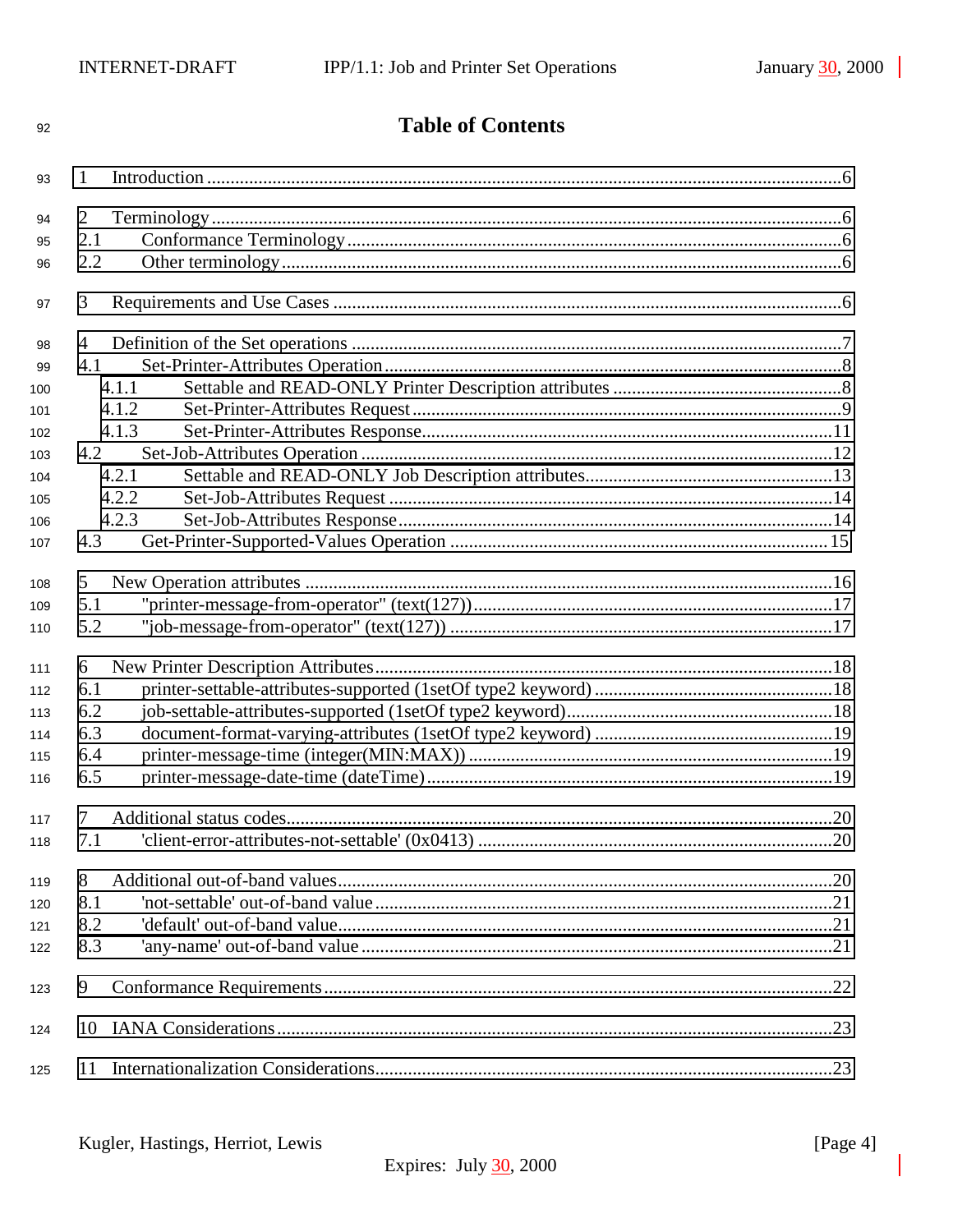| 126        |                                                                                       |  |
|------------|---------------------------------------------------------------------------------------|--|
| 127        |                                                                                       |  |
| 128        |                                                                                       |  |
| 129        |                                                                                       |  |
| 130        | 15.1                                                                                  |  |
| 131        | Changes to the January 4, 2000 version to make the January 20, 2000 version26<br>15.2 |  |
| 132        | 15.3                                                                                  |  |
| 133        |                                                                                       |  |
| 134        |                                                                                       |  |
| 135<br>136 |                                                                                       |  |

# **Table of Tables**

| 138 |                                                                                                         |  |
|-----|---------------------------------------------------------------------------------------------------------|--|
| 139 |                                                                                                         |  |
| 140 |                                                                                                         |  |
| 141 |                                                                                                         |  |
| 142 |                                                                                                         |  |
| 143 | Table 5 - Values allowed for Printer Job Template Attributes in the Set-Printer-Attributes Operation 29 |  |
| 144 | Table 6 - Values allowed for Printer Description Attributes in the Set-Printer-Attributes Operation 30  |  |
| 145 | Table 7 - Printer Job Template Attributes returned from Get-Printer-Supported-Values31                  |  |
| 146 | Table 8 - Printer Job Template Attributes returned from Get-Printer-Supported-Values32                  |  |
| 147 | Table 9 - Printer Description Attributes returned from Get-Printer-Supported-Values32                   |  |
| 148 | Table 10 - Printer Job Template Attributes returned from Get-Printer-Supported-Values32                 |  |
| 149 | Table 11 - Printer Job Template Attributes returned from Get-Printer-Supported-Values32                 |  |
| 150 | Table 12 - Printer Description Attributes returned from Get-Printer-Supported-Values33                  |  |
| 151 | Table 13 - Printer Description Attributes returned from Get-Printer-Supported-Values33                  |  |
| 152 | Table 14 - Printer Description Attributes returned from Get-Printer-Supported-Values34                  |  |
| 153 |                                                                                                         |  |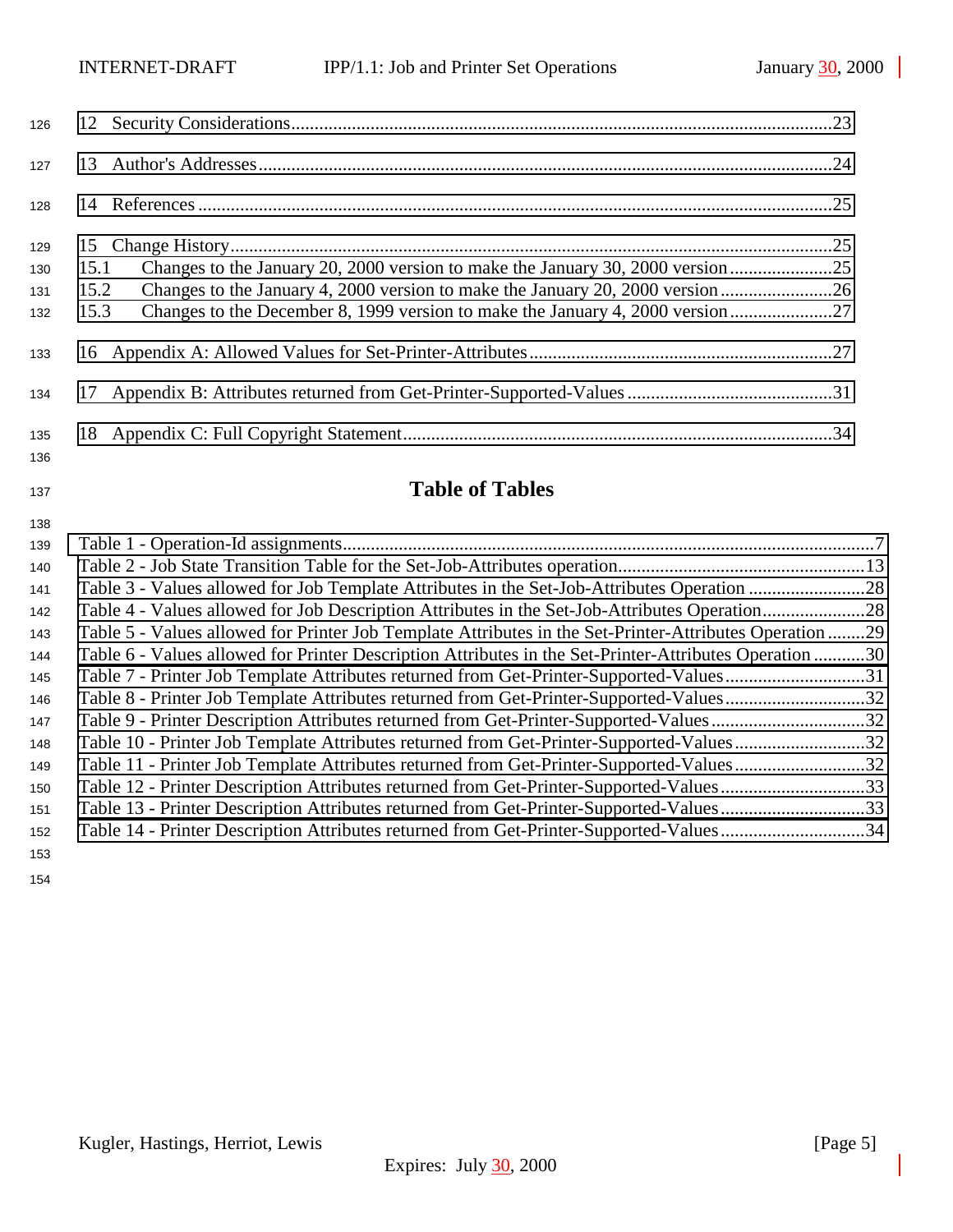# <span id="page-5-0"></span>**1 Introduction**

 The Internet Printing Protocol (IPP) is an application level protocol that can be used for distributed printing 157 using Internet tools and technologies. IPP version 1.1 (IPP/1.1) [ipp-mod, ipp-pro] focuses on end user functionality with a few administrative operations included. This document defines additional OPTIONAL end user, operator, and administrator Set-Job-Attributes and Set-Printer-Attributes operations used to modify Job objects and Printer objects. It also defines a third Get-Printer-Supported-Values operation that returns values that the Printer will accept for setting its "xxx-supported" attributes. The Get-Printer-Supported-Values operation MUST be supported, if the Set-Printer-Attributes operation is supported.

 This document is a registration proposal for an extension to IPP/1.0 [RFC2565, RFC2566] and IPP/1.1 [ipp-mod, ipp-pro] following the registration procedures in those documents.

## **2 Terminology**

This section defines terminology used throughout this document.

## **2.1 Conformance Terminology**

Capitalized terms, such as MUST, MUST NOT, REQUIRED, SHOULD, SHOULD NOT, MAY, NEED

- NOT, and OPTIONAL, have special meaning relating to conformance. These terms are defined in [ipp-
- mod] section 12.1 on conformance terminology, most of which is taken from RFC 2119 [RFC2119].
- The following specialization of these terms apply to this document:
- REQUIRED: if an implementation supports the extensions described in this document, it MUST support a REQUIRED feature.
- OPTIONAL: if an implementation supports the extensions described in this document, it MAY support an OPTIONAL feature.

## **2.2 Other terminology**

 This document uses terms such as "attributes", "keywords", and "support". These terms have special meaning and are defined in the model terminology [ipp-mod] section 12.2.

## **3 Requirements and Use Cases**

- 180 The following requirements and usage are intended to be met by the specification in this documenteover 181 only the Set operations.
- 1. The end-user and the operator need a way to modify a Job that is in the 'pending' or 'pending-held' state.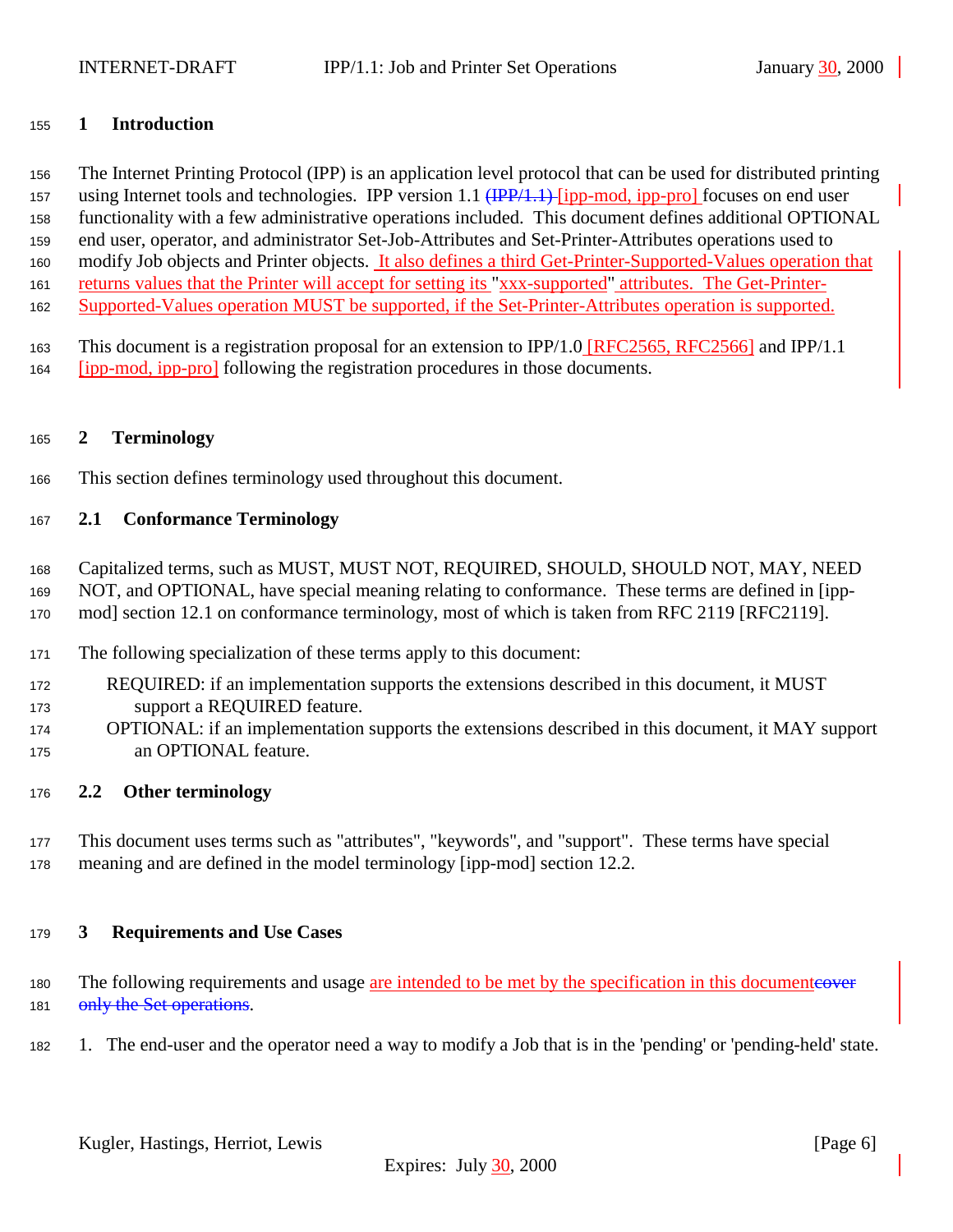- <span id="page-6-0"></span>Usage: The end-user discovers that he/she forgot to include a print instruction, such as "finishings" =
- 'staple' after submitting a job. Rather than canceling the job and resubmitting it to the same Printer, the end-user is able to modify the job on the Printer.
- The operator needs to modify a job because it is requesting a particular kind of media for which there is no more, but the policy is to print the job on a comparable medium.
- 2. The system administrator needs a way to re-configure or change the policy of the IPP Printer remotely.
- Usage: The system administrator is adding additional media to the supported media list.
- The system administrator is reducing the capability of the IPP Printer by removing one of the operations from the supported operations list, such as Cancel-Job, because the policy is to run the IPP Printer like a public FAX.
- The system administrator is remotely configuring the Printer after installing it, and so is replacing the
- Printer Description attributes that have the out-of-band 'no-value' value (see [ipp-mod] section 4.1) with the proper values.

# **4 Definition of the Set operations**

 The Set-Printer-Attributes operation (as are all Printer operations) are directed at Printer objects. A client MUST always supply the "printer-uri" operation attribute in order to identify the correct target of the operation. These descriptions assume all of the common semantics of IPP/1.1 Model and Semantics document [ipp-mod] section 3.1.

 The Set-Job-Attributes operation (as are all Job operations) are directed at Job objects. A client MUST always supply some means of identifying the Job object in order to identify the correct target of the operation. That job identification MAY either be a single Job URI or a combination of a Printer URI with a Job ID as defined in [ipp-mod]. The IPP object implementation MUST support both forms of identification for every job. If possible, a client SHOULD use the Printer URIIR with a Job ID rather than a Job URI, since the 32-bit "job-id" is more readily translated to and from other print protocols that MAY be serving as gateways into or out of the IPP implementation.

- The Set Printer operations are summarized in Table 1:
- 

# **Table 1 - Operation-Id assignments**

| <b>Operation Name</b>   | Operation-Id | Brief description                                      |
|-------------------------|--------------|--------------------------------------------------------|
| Set-Printer-Attributes  | $0x$ ??      | Sets attribute values of the target Printer object     |
| Set-Job-Attributes      | $0x$ ??      | Sets attribute values of the target Job object         |
| Get-Reset-Printer-      | $0x$ ??      | Gets values that are valid for setting "xxx-supported" |
| AttributesGet-Printer-  |              | attributes using the Set-Printer-Attributes            |
| <b>Supported-Values</b> |              | operation would have after a Reset                     |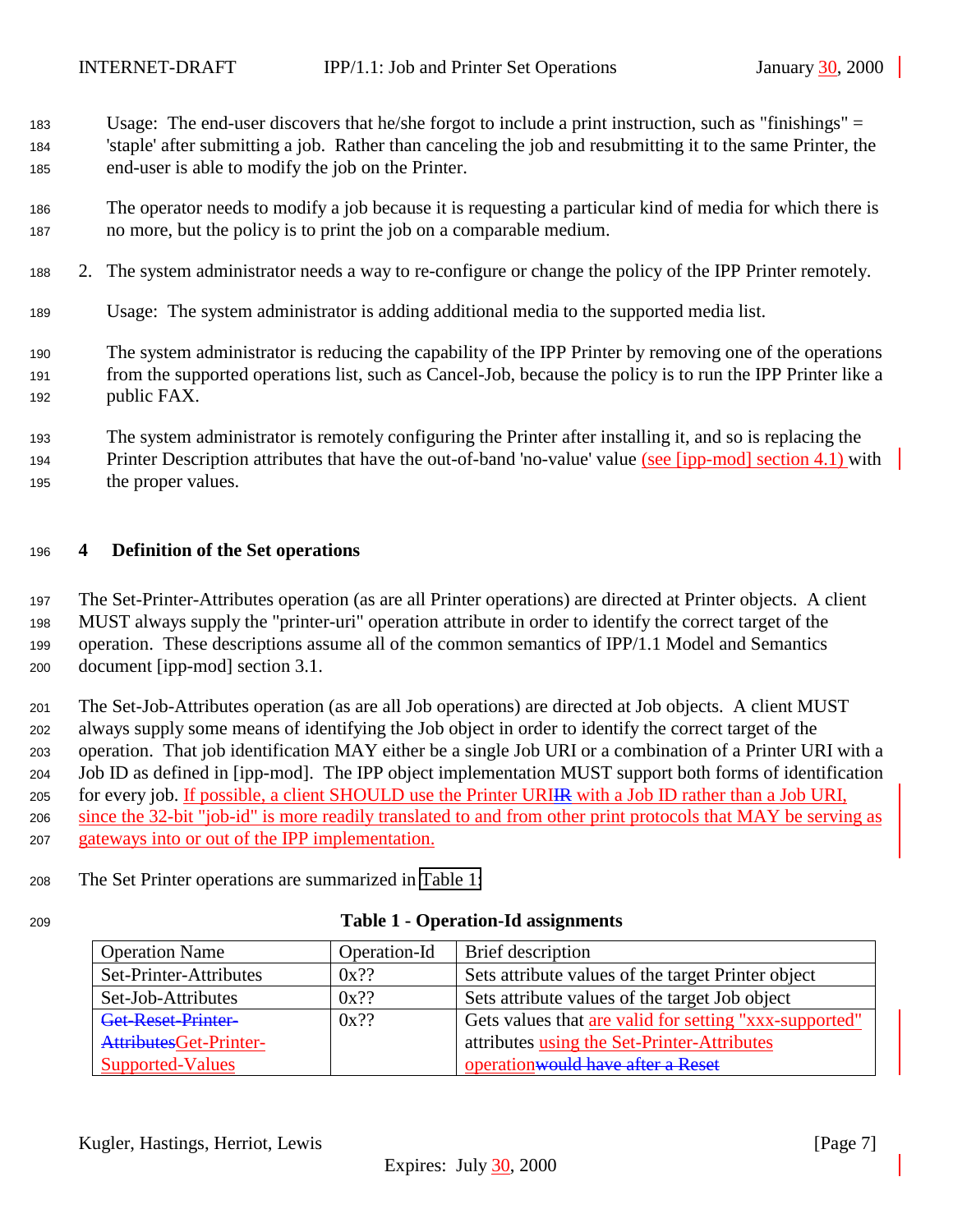### <span id="page-7-0"></span>**4.1 Set-Printer-Attributes Operation**

 This OPTIONAL operation allows a client to set the values of the attributes of a Printer object. In the request, the client supplies the set of Printer attribute names and values that are to be set. In the response, the Printer object returns success or rejects the entire request with indications of which attribute or attributes could not be set.

- The Printer object validates the client-supplied attributes in the Set-Printer-Attributes request . For an attribute to validate it MUST meet all of the following rules:
- o The Printer MUST support the attribute
- 218 o The attribute MUST NOT be read-only-
- o The Printer MUST support the value according to the rules defined in Appendix A

 If any of the supplied attributes does not validate, the Printer object MUST reject the entire operation; the Printer object MUST NOT partially set some of the supplied attributes. In other words, after the operation, all the supplied attributes MUST be set or none of them MUST be set.

 The Printer MUST accept this operation in any state, i.e., for any of the values of the Printer object's 224 "printer-state", and "printer-state-reasons", and "printer-is-accepting-jobs" attributes, unless explicitly defined otherwise in the definition of the values.

 This operation MUST NOT change the value of attributes not specified in the operation unless this 227 document explicitly specifies such side-effects, e.g. when the operation sets "printer-message-from- operator", it also sets "printer-message-time" and "printer-message-date-time". In particular, if this operation changes an "xxx-default" attribute, the new value MUST be in the "xxx-supported" attribute or the operation MUST contain a new value for "xxx-supported" which contains the new value for the "xxx-default". Otherwise, the Printer MUST reject the operation.

## **4.1.1 Settable and READ-ONLY Printer Description attributes**

If the Printer supports the Set-Printer-Attributes operation, then it SHOULD support setting of:

- all Job Template Default ("xxx-default") attributes
- all Job Template Supported ("xxx-supported") attributes
- all Job Template Ready ("xxx-ready") attributes
- that the implementation supports (see [ipp-mod] section 4.2 and extensions).
- Some Printer Description attributes (see [ipp-mod] section 4.4) MUST NOT be settable, i.e., they are

READ-ONLY. An attribute marked as "read-only" in the Printer Description attribute table in Appendix A

240 is such an attribute. Printer Description attributes that are not marked as READ-ONLY"read-only" MAY

be settable using the Set-Printer-Attributes operation, depending on implementation.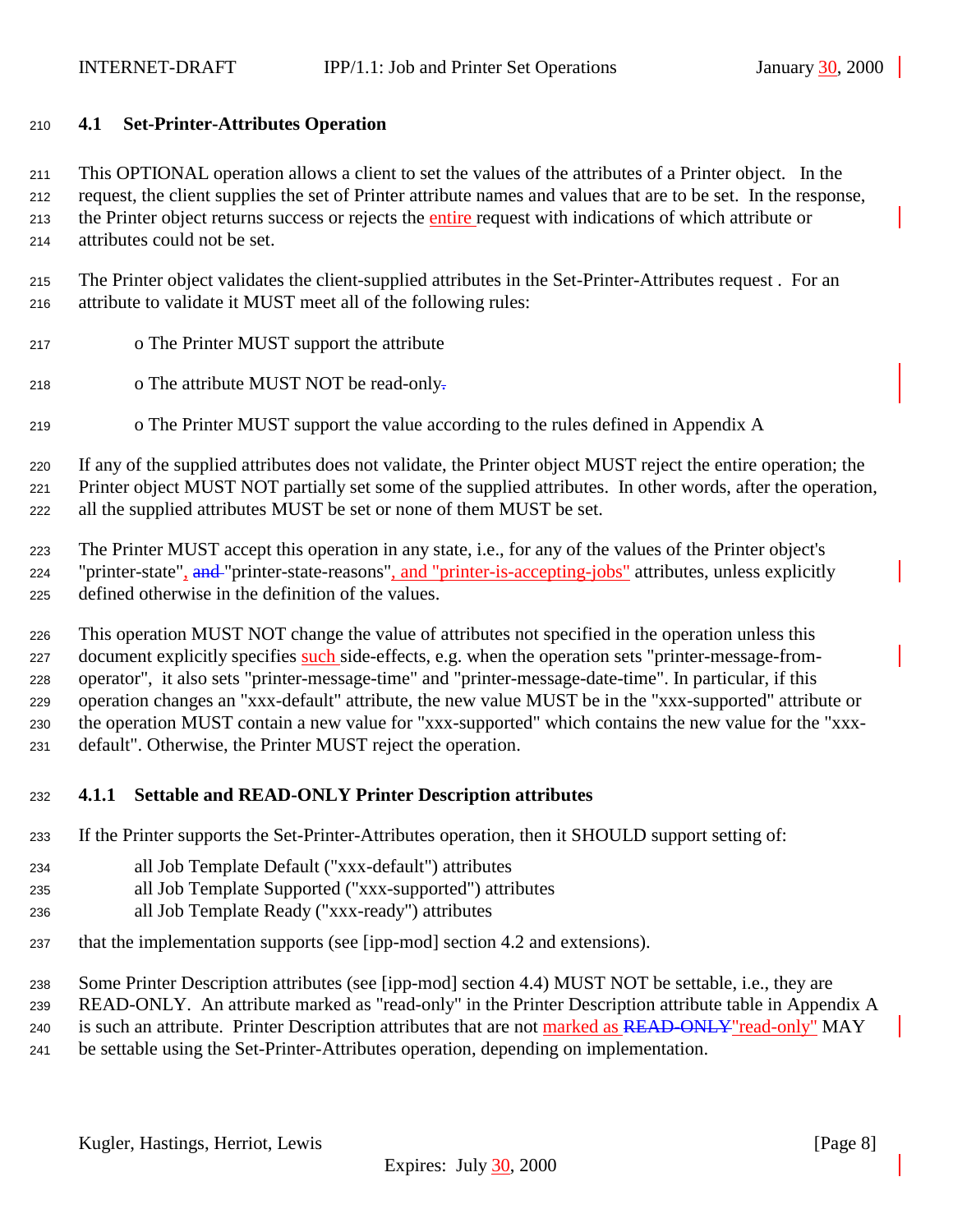<span id="page-8-0"></span> Note: From now on, all extensions that define new object attributes will indicate whether or not they are READ-ONLY, by including the "READ-ONLY" adjective in their descriptions and/or explicitly stating whether they MAY be settable.

 If "xxx-supported" Printer Description attribute are settable, then they MUST affect the behavior of the implementation. If they are READ-ONLY then they reflect the implementation and cannot be changed using the Set-Printer-Attributes operation. Consider the following examples:

- For example, if the "operations-supported" Printer Description attribute (see [ipp-mod] section 4.4.15) is settable in a particular implementation, then changing its value with a Set-Printer- Attributes operation MUST affect the operations that the implementation accepts or rejects. Such an implementation will need to be able to reject values for operations that it contains no code support for. If the "operations-supported" Printer Description attribute is not settable in a particular implementation, then that implementation MUST reject an attempt to set it with a Set-Printer-Attributes operation and return the 'client-error-attributes-not-settable' status code (see section [7.1\)](#page-19-0).
- As another example, if the "ipp-versions-supported" Printer Description attribute (see [ipp-mod] section 4.4.14) is settable in a particular implementation, then changing its value with a Set-Printer- Attributes operation MUST affect the protocol versions that are accepted or rejected. Such an implementation will need to be able to reject values for versions that it contains no code support for.
- *Access Rights:*The authenticated user (see [ipp-mod] section 8.3) performing this operation must be an operator or administrator of the Printer object (see [ipp-mod] Sections 1 and 8.5).
- Most Printer attributes will require administrator privileges to set, such as "xxx-supported", while some will require operator privileges only, such as "media-ready" and "printer-message-from-operator". Which attributes require which privileges depends on implementation and MAY depend on site policy.
- **4.1.2 Set-Printer-Attributes Request**
- The following sets of attributes are part of the Set-Printer-Attributes Request:
- Group 1: Operation Attributes
- Natural Language and Character Set:
- The "attributes-charset" and "attributes-natural-language" attributes as described in [ipp-mod] section 3.1.4.1.
- Target: The "printer-uri" (uri) operation attribute which is the target for this operation as described in [ipp- mod] section 3.1.5.
	- Requesting User Name:
	- The "requesting-user-name" (name(MAX)) attribute SHOULD be supplied by the client as described in [ipp-mod] section 8.3.
	-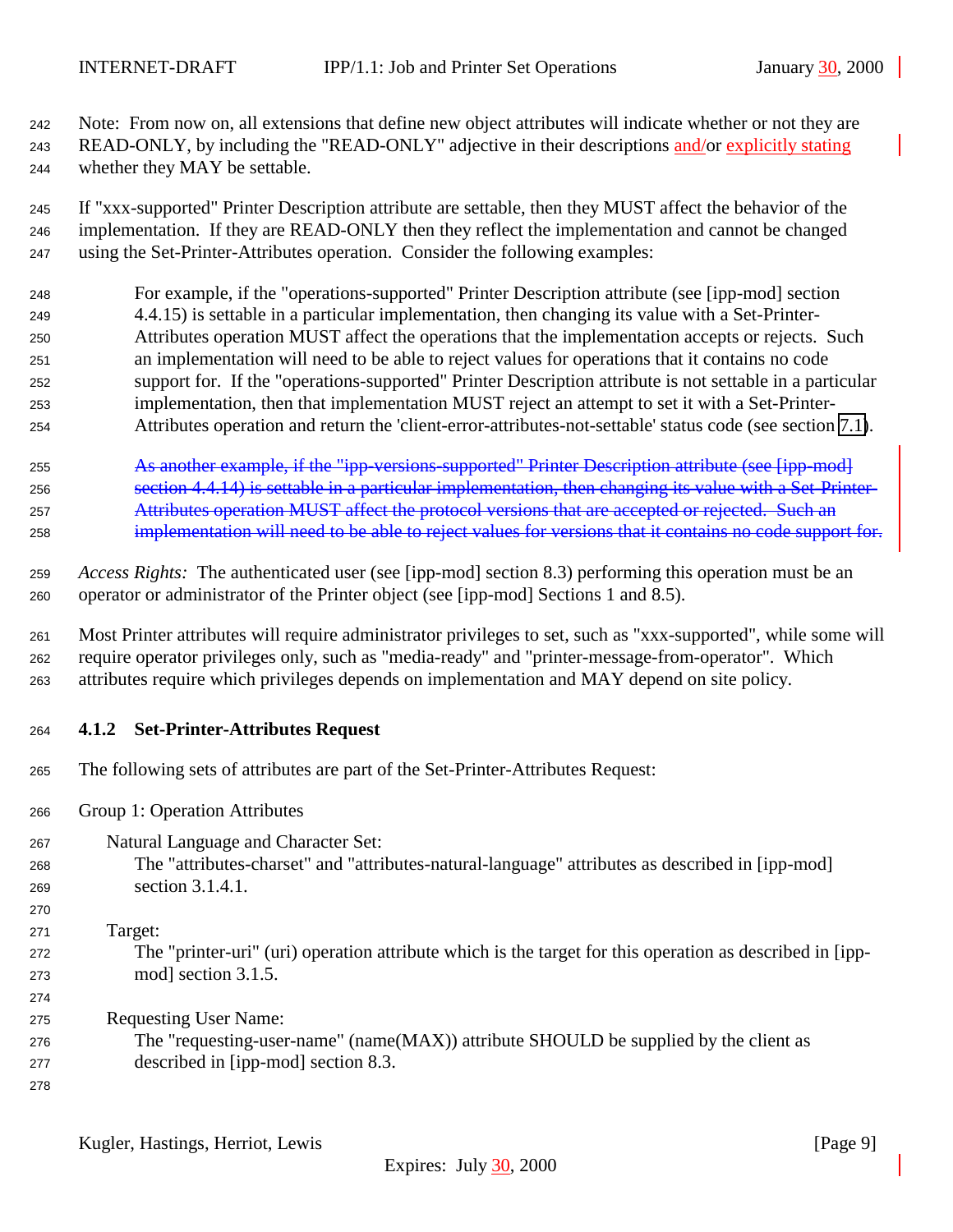"document-format" (mimeMediaType):

- 280 The client OPTIONALLY supplies this attribute. The client SHOULD supply this attribute if the value of "document-format-varying-scope " is 'single-document-format'. If the value of "document- format-varying-scope " is 'all-document-formats', the Printer ignores this attribute and it SHOULD 283 be omitted. The Printer object MUST support this attribute. This attribute is useful for a client to select the document-format to which the attribute modification should be applied. A Printer implementation MAY allow some attributes to have different values for each document format that it supports. See [ipp-mod] section 3.2.5.1 "Get-Printer-Attributes Request".
- If the client includes this attribute, the Printer MUST change the supplied attributes for the document format specified by this attribute. If a supplied attribute is a member of the "document- format-varying-attributes" (i.e., the attribute varies by document format, see section [6.3\)](#page-18-0), the Printer MUST change the supplied attribute for the document format specified by this attribute, but not for other document formats. If a supplied attribute isn't a member of the "document-format-varying- attributes" (i.e. it doesn't vary by document format), the Printer MUST change the supplied attribute for all document formats.
- If the client omits this attribute, the Printer MUST change the supplied attributes for all document formats whether they vary by document-format or not.
- If the client omits this "document-format" operation attribute when the value of "document-format- varying-scope" is 'single-document-format', the Printer object MUST respond as if the attribute had been supplied with the value of the Printer object's "document-format-default" attribute as it would 301 be after the operation. It is recommended that the client always supply a value for "document- format", since the Printer object's "document-format-default" may be 'application/octet-stream', in which case the set attributes and values are for the union of the document formats that the Printer can automatically sense. Additionally, if the operation is setting "document-format-default", the operation must use that value if the "document-format" operation attribute is omitted. For more details, see the description of the 'mimeMediaType' attribute syntax in [ipp-mod] section 4.1.9. **ISSUE 01 - MUST the client supply "document-format" when supplying "document-format-**308 varying-scope " with a 'single-document-format' value? If yes, then this paragraph goes away.
- If the client supplies a value for the "document-format" Operation attribute that is either 'application/octet-stream' or not supported by the Printer, i.e., is not among the values of the Printer object's "document-format-supported" attribute, the Printer object MUST reject the operation and return the 'client-error-document-format-not-supported' status code. Note: the document-format 'application/octet-stream' is the union of several document-formats (see [ipp-mod] section 3.2.5.1, Get-Printer-Attributes) and is not a true document-format.
- 316 "<del>document-format-varying-scope" (type2 keyword):</del>
- 317 The client MUST supply this attribute. The Printer object MUST support this attribute. This attribute specifies whether the operation changes the value for all document formats or just the one 319 that the client supplies in "document-format". The supported value of this attribute are:
- 'all-document-formats': The operation changes the supplied attributes for all document formats whether they vary by document-format or not. The value of the "document-format" operation attribute, if present, is ignored.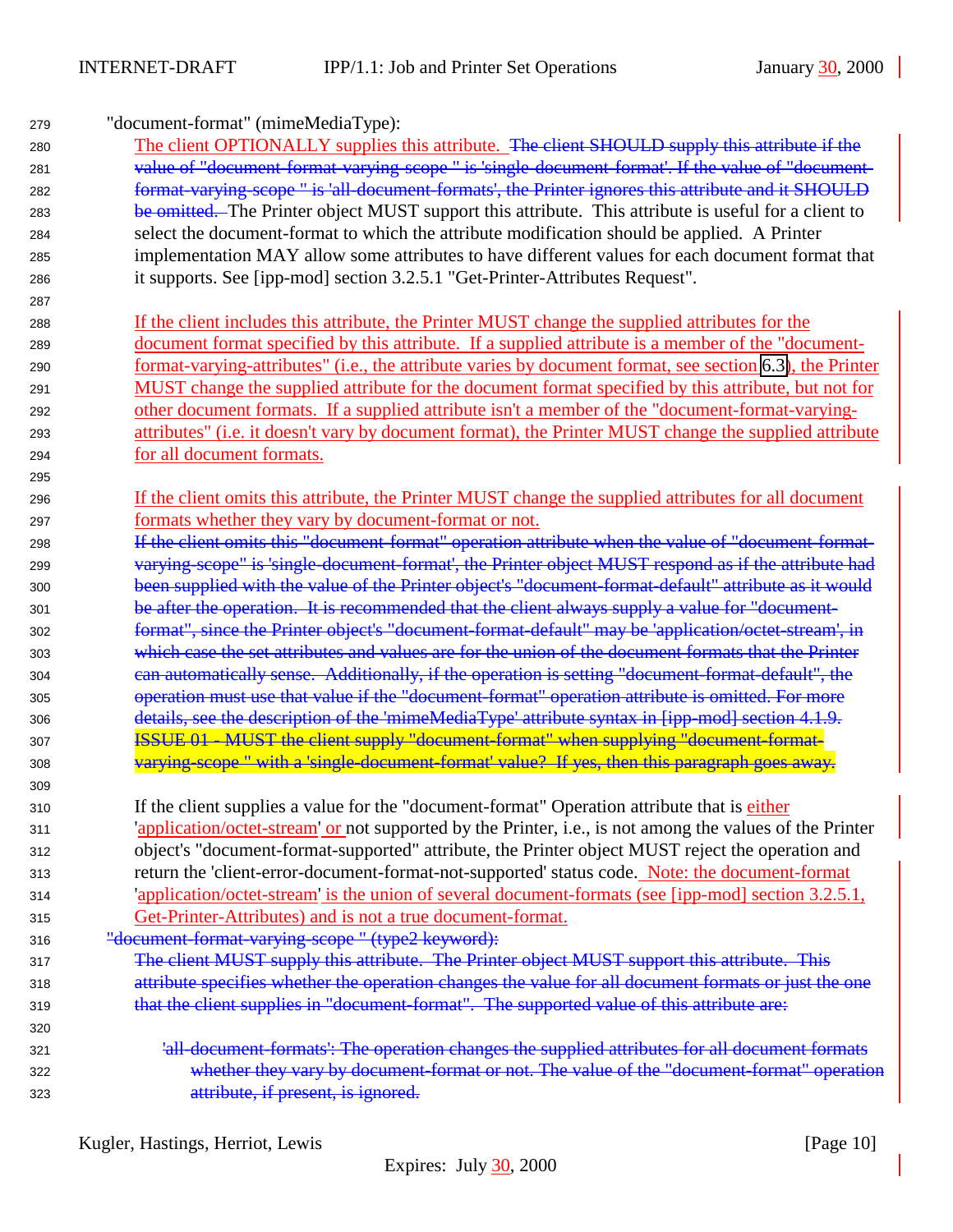<span id="page-10-0"></span>

| 324<br>325<br>326<br>327<br>328                                    | 'single-document-format': The operation changes the specified attributes for the document<br>format specified by the "document-format" attribute. If an attribute varies by document<br>format, it is changed for the specified document format, but not for other document formats.<br>If an attribute doesn't vary by document format, it is changed for all document formats.                                                                                                                                                                                                                                                                                                                                                                                                                                                                                                               |  |
|--------------------------------------------------------------------|------------------------------------------------------------------------------------------------------------------------------------------------------------------------------------------------------------------------------------------------------------------------------------------------------------------------------------------------------------------------------------------------------------------------------------------------------------------------------------------------------------------------------------------------------------------------------------------------------------------------------------------------------------------------------------------------------------------------------------------------------------------------------------------------------------------------------------------------------------------------------------------------|--|
| 329                                                                | Group 2: Printer Attributes                                                                                                                                                                                                                                                                                                                                                                                                                                                                                                                                                                                                                                                                                                                                                                                                                                                                    |  |
| 330<br>331<br>332<br>333<br>334<br>335<br>336<br>337<br>338<br>339 | The client MUST supply a set of Printer attributes with one or more values (including explicitly<br>allowed out-of-band values) as defined in [ipp-mod] section 4.2 Job Template Attributes ("xxx-<br>default", "xxx-supported", and "xxx-ready" attributes), section 4.4 Printer Description Attributes,<br>and any attribute extensions supported by the Printer. The value(s) of $E$ each Printer attribute<br>supplied in Group 2 replaces the value(s) of the corresponding Printer attribute on the target Printer<br>object. For attributes that can have multiple values (1setOf), all values supplied by the client<br>replace all values of the corresponding Printer object attribute. If a Printer object attribute had not<br>been configured yet and so had the 'no-value' out-of-band value (see [ipp-mod] section 4.1), the<br>supplied value(s) replace the 'no-value' value. |  |
| 340                                                                | 4.1.3 Set-Printer-Attributes Response                                                                                                                                                                                                                                                                                                                                                                                                                                                                                                                                                                                                                                                                                                                                                                                                                                                          |  |
| 341                                                                | The Printer object returns the following sets of attributes as part of the Get-Printer-Attributes Response:                                                                                                                                                                                                                                                                                                                                                                                                                                                                                                                                                                                                                                                                                                                                                                                    |  |
| 342                                                                | Group 1: Operation Attributes                                                                                                                                                                                                                                                                                                                                                                                                                                                                                                                                                                                                                                                                                                                                                                                                                                                                  |  |
| 343<br>344<br>345<br>346                                           | <b>Status Message:</b><br>In addition to the REQUIRED status code returned in every response, the response OPTIONALLY<br>includes a "status-message" (text(255)) and/or a "detailed-status-message" (text(MAX)) operation<br>attribute as described in [ipp-mod] sections 13 and 3.1.6.                                                                                                                                                                                                                                                                                                                                                                                                                                                                                                                                                                                                        |  |
| 347<br>348<br>349<br>350<br>351                                    | Natural Language and Character Set:<br>The "attributes-charset" and "attributes-natural-language" attributes as described in [ipp-mod]<br>section 3.1.4.2.                                                                                                                                                                                                                                                                                                                                                                                                                                                                                                                                                                                                                                                                                                                                     |  |
| 352                                                                | Group 2: Unsupported Attributes                                                                                                                                                                                                                                                                                                                                                                                                                                                                                                                                                                                                                                                                                                                                                                                                                                                                |  |
| 353<br>354                                                         | See [ipp-mod] section 3.1.7 for details on returning Unsupported Attributes.                                                                                                                                                                                                                                                                                                                                                                                                                                                                                                                                                                                                                                                                                                                                                                                                                   |  |
| 355<br>356<br>357<br>358<br>359                                    | If some of the attributes in the operation fail to validate, the Printer MUST reject the operation,<br>MUST NOT change any Printer attributes, and MUST return the 'client-error-attributes-not-settable'<br>status code. In this group, Tthe Printer MUST also return all attributes that fail to validate in this<br><b>group.</b> The following are the reasons that an attribute fails to validate and the value returned for the<br>attribute:-                                                                                                                                                                                                                                                                                                                                                                                                                                           |  |
| 360<br>361                                                         | The Printer doesn't support the attribute: return the attribute with the "out-of-band" value<br>'unsupported' (see [ipp-mod] section 3.1.7 and [ipp-pro]).                                                                                                                                                                                                                                                                                                                                                                                                                                                                                                                                                                                                                                                                                                                                     |  |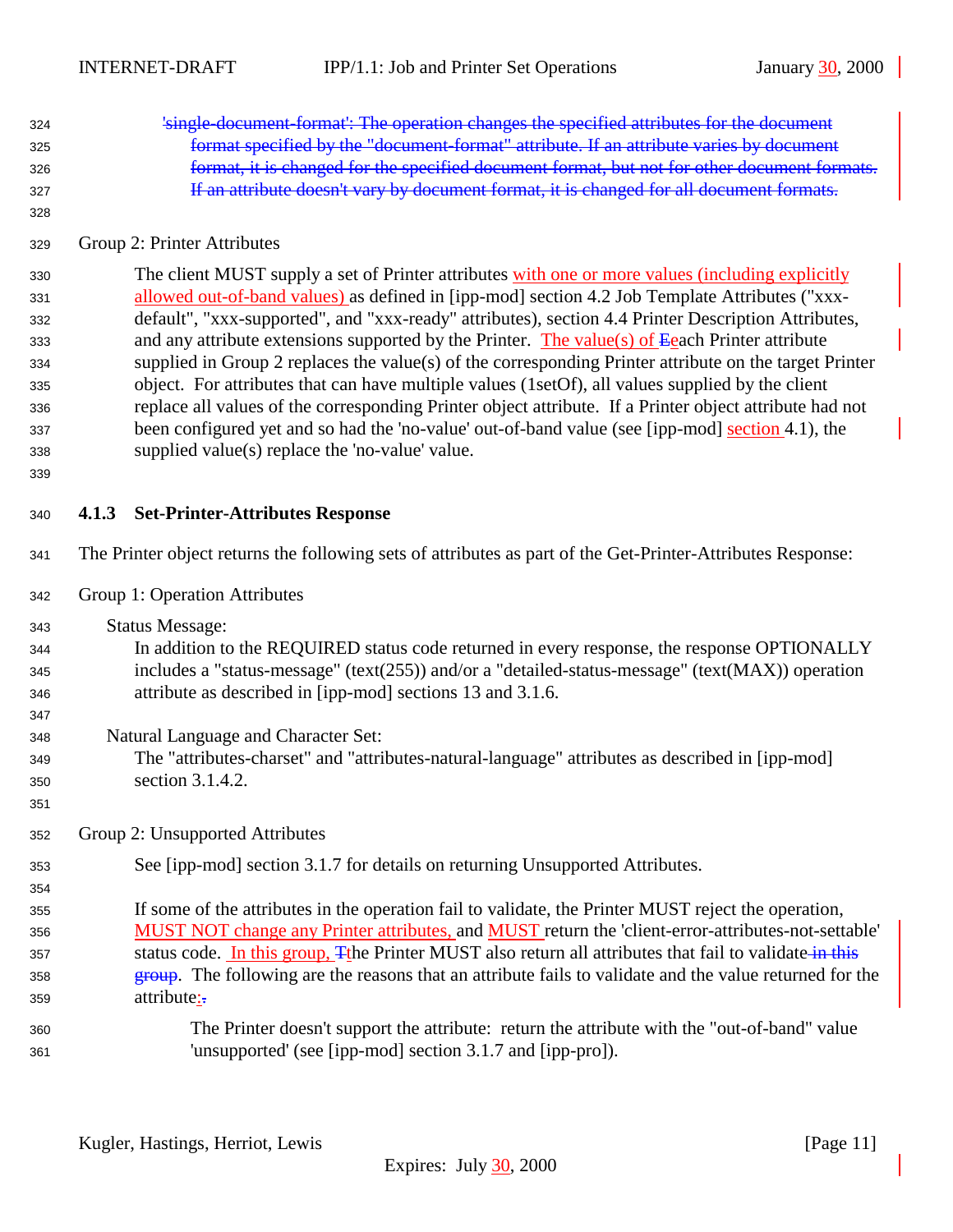- <span id="page-11-0"></span> The attribute is read-only: return the attribute with the "out-of-band" value 'not-settable' (see section [8.1\)](#page-20-0).
- The Printer doesn't support the value: if the attribute in the operation has a single value return it. If the attribute in the operation is multi-valued, return only those values in a 1setOf that are not supported.
- 

# **4.2 Set-Job-Attributes Operation**

 This OPTIONAL operation allows a client to set the values of the attributes of a Job object. In the request, the client supplies the set of Job attribute names and values that are to be set. In the response, the IPP 371 object returns success or rejects the entire request with indications of which attribute or attributes could not be set.

This operation is almost identical to the Set-Printer-Attributes operation (see section [4.1\)](#page-7-0). The only

 differences are that the Set-Job-Attributes operation is directed at a Job object rather than a Printer object, there is no "document-format" operation attribute used when setting a Job object, and the validation is the 376 same as the create jobJob Creation operations (Print-Job, Print-URI, and Create-Job), i.e., depends on the

"xxx-supported" Printer Description attributes (see [ipp-mod] section 3.1).

 The validation of the Set-Job-Attributes request is performed by the Printer as if the job had been submitted originally with the new values and with "ipp-attribute-fidelity" set to 'true', i.e., all modified attributes 380 MUST be supported along with the attributes not modified. If such a create jobJob Creation operation 381 would have been accepted, then the Set-Job-Attributes MUST be accepted. If such a Job Creationereate job operation would have been rejected, then the Set-Job-Attributes MUST be rejected and the Job MUST be unchanged. In addition, if any of the supplied attributes are not supported, are not settable, or the values are not supported, the Printer object MUST reject the entire operation; the Printer object MUST NOT partially set some of the supplied attributes. In other words, after the operation, all the supplied attributes MUST be set or none of them MUST be set.

 If a client supplies a job attribute in a Set-Job-Attributes request that the Printer supports, and the job was originally submitted without supplying that attribute, the Printer adds the attribute to the Job object. If the attribute value is the "out-of-band" value 'default' (see section [8.2\)](#page-20-0), then attribute is changed like any value, but the Printer treats a Job attribute with the 'default' value as equivalent to the attribute not being present on the Job, i.e. the Printer uses its defaulting mechanism. As when the Job attribute is not present, the Printer MUST apply such default mechanism if the document does not contain any corresponding instruction.

 The job's current state MUST affect whether the IPP object accepts or rejects the request. In the case where 395 the operation creates a request for unavailable resources, the Job transitions to a new state. [Table 2T](#page-12-0)he 396 table below shows the allowed behaviors in each job state and the transitions.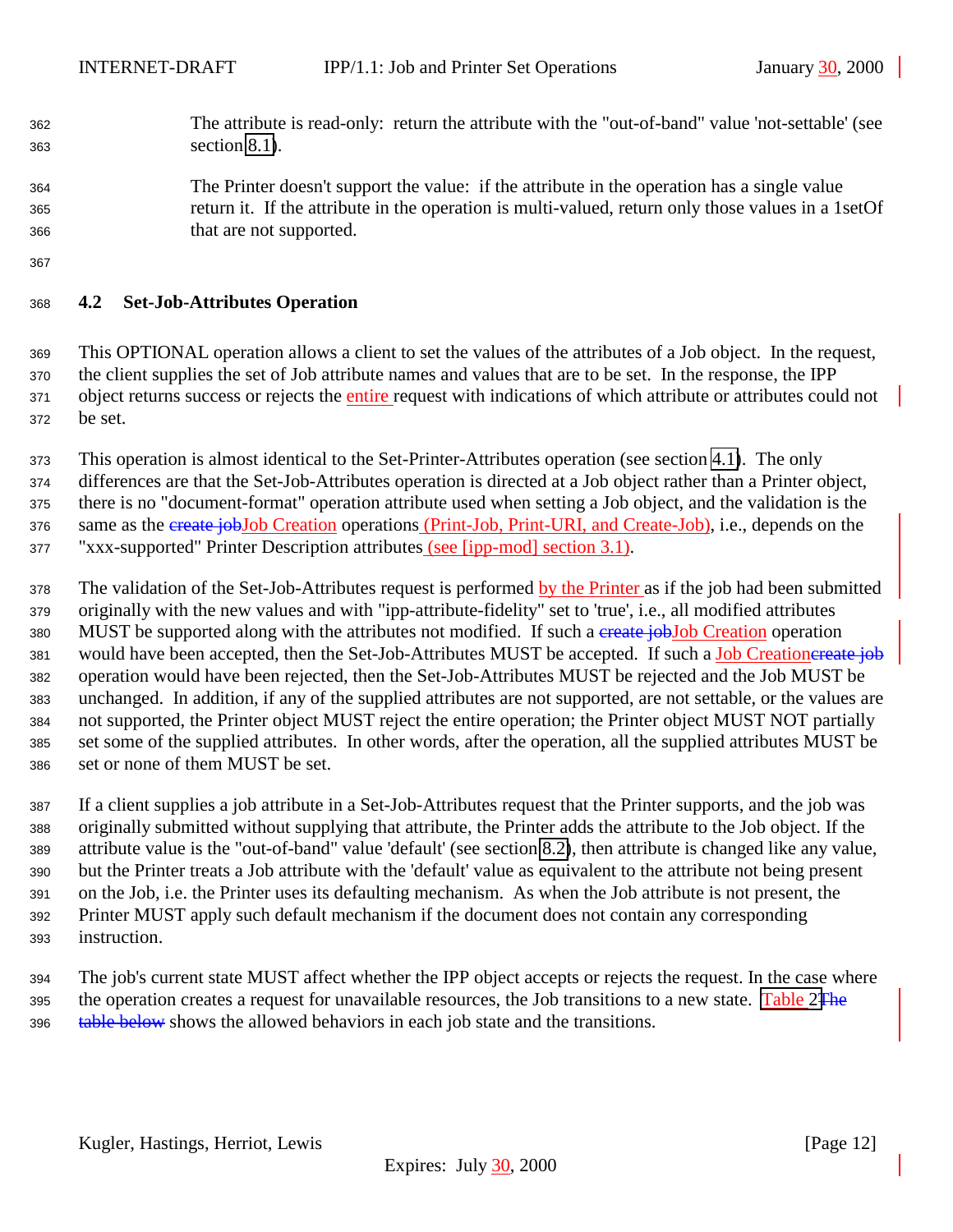| Current "job-state"  | New "job-state"      | IPP object's response status code and action:     |
|----------------------|----------------------|---------------------------------------------------|
| 'pending'            | 'pending'            | 'successful-ok'                                   |
| 'pending'            | 'pending-held'       | 'successful-ok' - needed resources are not ready  |
| 'pending-held'       | 'pending-held'       | 'successful-ok'                                   |
| 'pending-held'       | 'pending'            | 'successful-ok' - needed resources are ready      |
| 'processing'         | 'processing'         | 'successful-ok' or 'client-error-not-possible'    |
|                      |                      | depending on implementation, including the        |
|                      |                      | attributes being set, whether the job has started |
|                      |                      | marking media, etc.                               |
| 'processing-stopped' | 'processing-stopped' | 'successful-ok' or 'client-error-not-possible'    |
|                      |                      | depending on implementation, including the        |
|                      |                      | attributes being set, whether the job has started |
|                      |                      | marking media, etc.                               |
| 'completed'          | 'completed'          | 'client-error-not-possible'                       |
| 'canceled'           | 'canceled'           | 'client-error-not-possible'                       |
| 'aborted'            | 'aborted'            | 'client-error-not-possible'                       |

# <span id="page-12-0"></span><sup>397</sup> **Table 2 - Job State Transition Table for the Set-Job-Attributes operation**

398

<sup>399</sup> This operation MUST NOT change the value of attributes not specified in the operation unless this 400 document explicitly specifies such side-effects.

# <sup>401</sup> **4.2.1 Settable and READ-ONLY Job Description attributes**

<sup>402</sup> If the Printer supports the "job-message-from-operator" Job Description attribute (see [ipp-mod] section <sup>403</sup> 4.3.16) and the client explicitly supplies a new value for the "job-message-from-operator" in the request, <sup>404</sup> then the Printer MUST set the "job-message-from-operator" Job attribute to this new value.

- <sup>405</sup> If the Printer supports the Set-Job-Attributes operation, then it SHOULD support setting of:
- 406 all Job Template job ("xxx") attributes (see [ipp-mod] section 4.2 and extensions)
- 407 that the implementation supports (see [ipp-mod] section 4.2 and extensions).

<sup>408</sup> Some Job Description attributes (see [ipp-mod] section 4.3) MUST NOT be settable, i.e., they are READ-

<sup>409</sup> ONLY. An attribute marked as "read-only" in the Job Description attribute table in Appendix A is such an <sup>410</sup> attribute. The attributes not marked as "read-only" MAY be settable using the Set-Job-Attributes operation,

- <sup>411</sup> depending on implementation.
- <sup>412</sup> Note: From now on, all extensions that define new object attributes will indicate whether or not they are <sup>413</sup> READ-ONLY, by including the "READ-ONLY" adjective in their descriptions and/or explicitly stating 414 whether they MAY be settable. If "READ-ONLY" is omitted, it is assumed that the attribute MAY be 415 settable by the appropriate Set-Xxx operation.
- <sup>416</sup> *Access Rights:* The authenticated user (see [ipp-mod] section 8.3) performing this operation must either be
- <sup>417</sup> the job owner (as determined in the Job Creation operation) or an operator or administrator of the Printer <sup>418</sup> object (see [ipp-mod] Sections 1 and 8.5).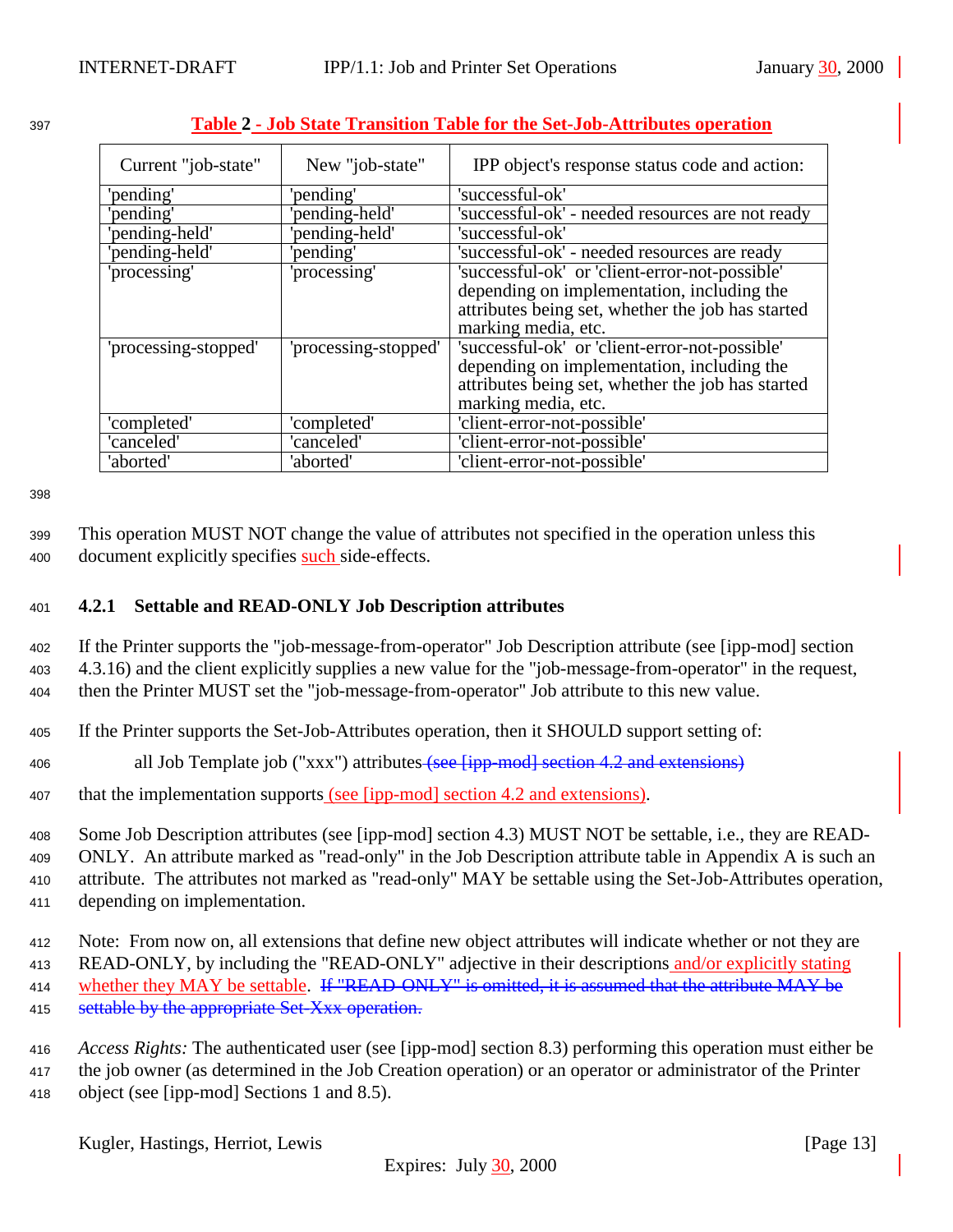<span id="page-13-0"></span>

| 419        |       | 4.2.2 Set-Job-Attributes Request                                                                                                                                                                      |
|------------|-------|-------------------------------------------------------------------------------------------------------------------------------------------------------------------------------------------------------|
| 420        |       | The following sets of attributes are part of the Set-Job-Attributes Request:                                                                                                                          |
| 421        |       | Group 1: Operation Attributes                                                                                                                                                                         |
| 422        |       | Natural Language and Character Set:                                                                                                                                                                   |
| 423        |       | The "attributes-charset" and "attributes-natural-language" attributes as described in [ipp-mod]                                                                                                       |
| 424        |       | section 3.1.4.1.                                                                                                                                                                                      |
| 425        |       |                                                                                                                                                                                                       |
| 426        |       | Target:                                                                                                                                                                                               |
| 427        |       | Either $(1)$ the "printer-uri" (uri) plus "job-id" (integer $(1:MAX)$ ) or $(2)$ the "job-uri" (uri) operation                                                                                        |
| 428        |       | attribute(s) which define the target for this operation as described in [ipp-mod] section 3.1.5.                                                                                                      |
| 429        |       |                                                                                                                                                                                                       |
| 430        |       | <b>Requesting User Name:</b>                                                                                                                                                                          |
| 431        |       | The "requesting-user-name" (name(MAX)) attribute SHOULD be supplied by the client as                                                                                                                  |
| 432        |       | described in [ipp-mod] section 8.3.                                                                                                                                                                   |
| 433        |       |                                                                                                                                                                                                       |
| 434        |       |                                                                                                                                                                                                       |
| 435        |       | Group 2: Job Attributes                                                                                                                                                                               |
| 436        |       | The client MUST supply a set of Job attributes with one or more values (including explicitly                                                                                                          |
| 437        |       | allowed out-of-band values) as defined in [ipp-mod] section 4.2 Job Template Attributes ("xxx"                                                                                                        |
| 438        |       | attributes), section 4.3 Job Description Attributes, and any attribute extensions supported by the                                                                                                    |
| 439        |       | Printer. The value(s) of Eeach Job attribute supplied in Group 2 replaces the value(s) of the                                                                                                         |
| 440        |       | corresponding Job attribute on the target Job object. For attributes that can have multiple values                                                                                                    |
| 441        |       | (1setOf), all values supplied by the client replace all values of the corresponding Job object                                                                                                        |
| 442        |       | attribute. If the client supplies an "xxx" attribute with the 'default' out-of-band value (see section                                                                                                |
| 443        |       | 8.2), the effect is as if the "xxx" attribute had not been submitted with the job in the Job Creation                                                                                                 |
| 444        |       | operation, <i>i.e.</i> , the Printer applies its "xxx-default" value if the document content contains no                                                                                              |
| 445        |       | corresponding print instruction. However, the "xxx" attribute is returned in subsequent Get-Job-<br>Attributes and Get-Job responses with the "xxx" attribute with the explicit 'default' out-of-band |
| 446<br>447 |       | value (rather than being removed from the Job object).                                                                                                                                                |
| 448        |       |                                                                                                                                                                                                       |
|            |       |                                                                                                                                                                                                       |
| 449        | 4.2.3 | <b>Set-Job-Attributes Response</b>                                                                                                                                                                    |
| 450        |       | The Printer object returns the following sets of attributes as part of the Set-Job-Attributes Response:                                                                                               |
| 451        |       | Group 1: Operation Attributes                                                                                                                                                                         |
| 452        |       | <b>Status Message:</b>                                                                                                                                                                                |
| 453        |       | In addition to the REQUIRED status code returned in every response, the response OPTIONALLY                                                                                                           |
| 454        |       | includes a "status-message" (text(255)) and/or a "detailed-status-message" (text(MAX)) operation                                                                                                      |
| 455        |       | attribute as described in [ipp-mod] sections 13 and 3.1.6.                                                                                                                                            |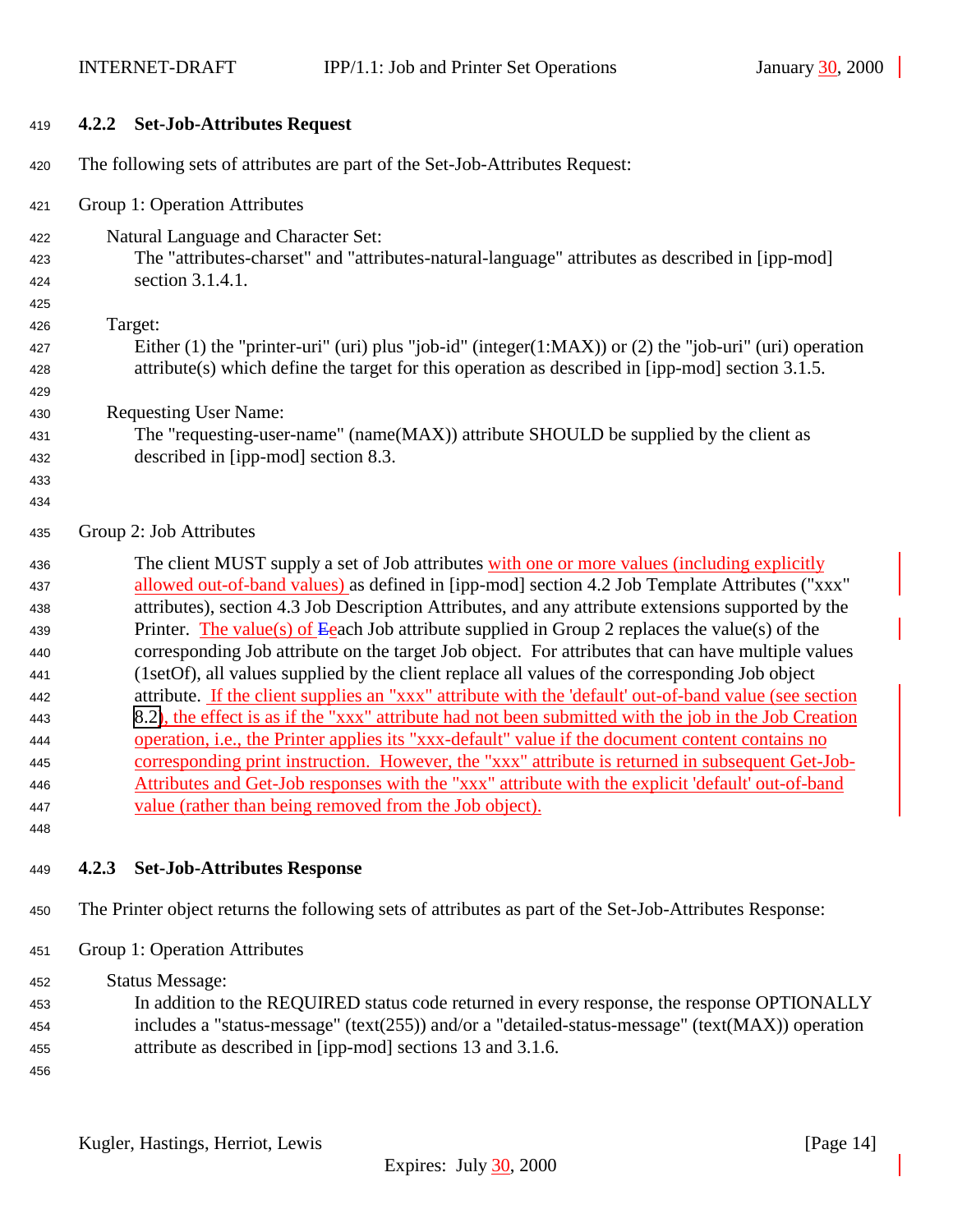<span id="page-14-0"></span>Natural Language and Character Set:

- The "attributes-charset" and "attributes-natural-language" attributes as described in [ipp-mod] section 3.1.4.2.
- Group 2: Unsupported Attributes
- See [ipp-mod] section 3.1.7 for details on returning Unsupported Attributes.
- If some of the attributes in the operation fail to validate, the Printer MUST reject the operation, MUST NOT change any Job attributes, and MUST return the 'client-error-attributes-not-settable' 466 status code. In this group, The Printer MUST also return all attributes that fail to validate in this **group.** The following are the reasons that an attribute fails to validate and the value returned for the 468 attribute:
- The Printer doesn't support the attribute: return the attribute with the "out-of-band" value 470 'unsupported' (see [ipp-mod] section 3.1.7 and [ipp-pro]).
- The attribute is read-only: return the attribute with the "out-of-band" value 'not-settable' (see section [8.1\)](#page-20-0).
- The Printer doesn't support the value: if the attribute in the operation has a single value return it. If the attribute in the operation is multi-valued, return only those values in a 1setOf that are not supported.

# **1.34.3 Get-Reset-Printer-Supported-ValuesAttributes Operation**

- This OPTIONAL operation allows a client to request the values that the Printer allows in the Set-Printer-478 Attributes operation for "xxx-supported" attributes. <del>of the attributes of a Printer object as they would be</del> 479 after a Reset operation. If the Printer supports the Set-Printer-Attributes operation, then it MUST also support this operation. This operation has identical request /response attributes to the 'Get-Printer- Attributes' operation in IPP/1.1 [ipp-mod]. The operation also behaves identically to the 'Get-Printer-482 Attributes' operation in IPP/1.1 [ipp-mod] except fowith the following rexceptions:
- o Get-Printer-Supported-Values supports only "xxx-supported" attributes.
- o 'Get-Printer-Attributes' returns the current value of specified attributes and 'Get-Reset-Printer-485 AttributesGet-Printer-Supported-Values' returns values that allowpermit a client to determine what 486 values of "xxx-supported" attributes the Printer supports are allowed in the Set-Printer-Operation. the 487 value that 'Get-Printer-Attributes' would return after a "Reset" operation. The "Reset" operation MAY
- 488 be a Reset-Printer operation (see [ipp-set2]) or a reset performed locally to the Printer.
- o Get-Printer-Supported-Values does not return any 'name' attribute syntax values for any "xxx- supported" attributes. Instead, if the Set-Printer-Attributes operation will accept (any) name value for an "xxx-supported" attribute, then the Get-Printer-Supported-Values operation returns the 'any-value' out-of-band value (see section [8.3\)](#page-20-0) as one of the values of the "xxx-supported" attribute. In other words, the 'any-name' out-of-band value indicates that the Printer implementation supports clients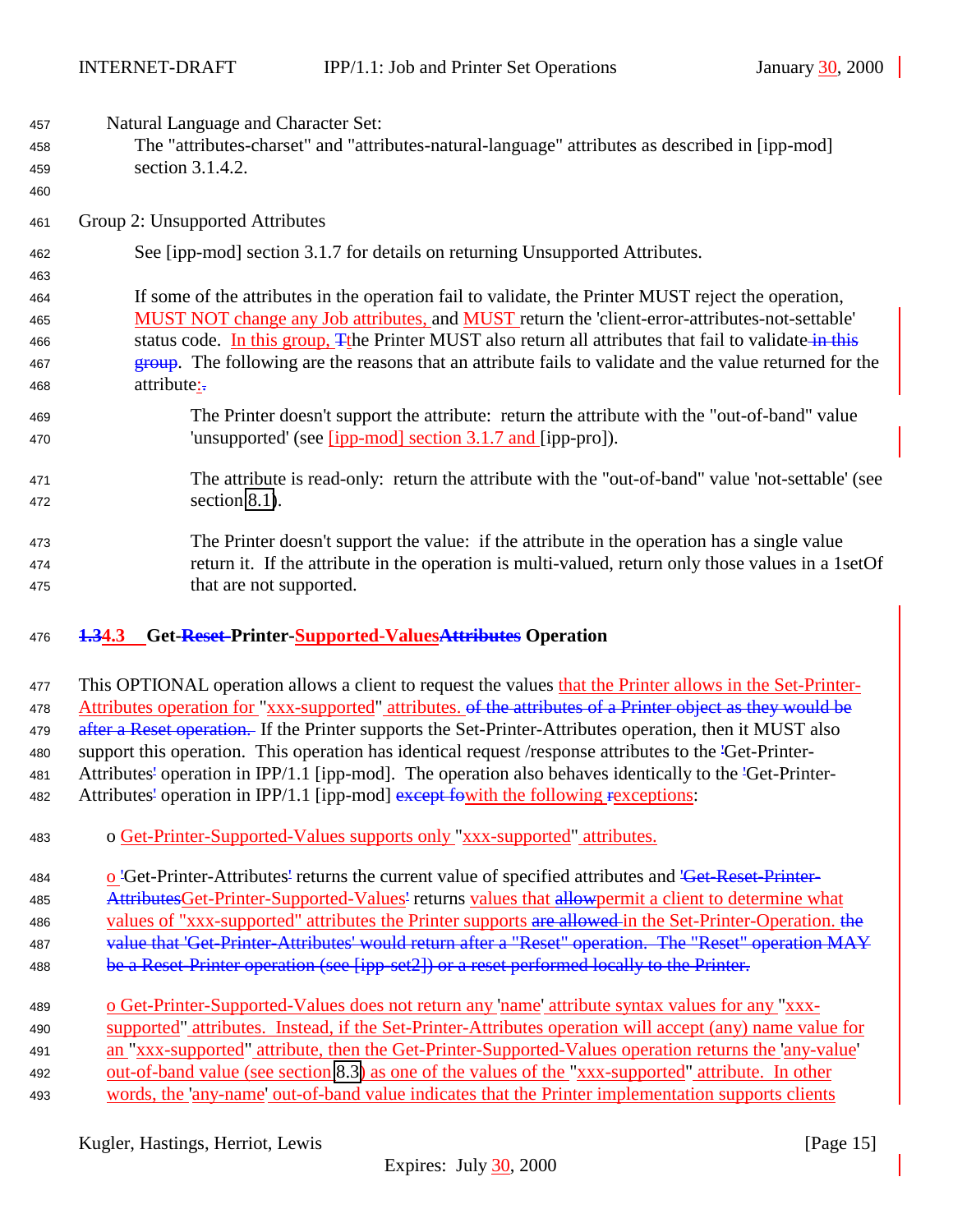<span id="page-15-0"></span>

| 494<br>495                             | setting 'name' attribute syntax values for "xxx-supported" attributes that are defined with the 'name'<br>attribute syntax as one of their attribute syntaxes.                                                                                                                                                                                                                                                                                                                                                                                                                                                       |
|----------------------------------------|----------------------------------------------------------------------------------------------------------------------------------------------------------------------------------------------------------------------------------------------------------------------------------------------------------------------------------------------------------------------------------------------------------------------------------------------------------------------------------------------------------------------------------------------------------------------------------------------------------------------|
| 496<br>497<br>498<br>499<br>500<br>501 | For example, if the Get-Printer-Supported-Values operation returns several keywords for as the value of<br>thean "media-supported" attribute, then the Set-Printer-Attributes operation allowsMUST accept any of<br>these keywords as values for the "media-supported" attribute. If the Get-Printer-Supported-Values<br>operation returns an value 'any-name' out-of-band value as one of the values for the of the "media-<br>supported" attribute, then the Set-Printer-Attributes operation MUST allows accept any value whose<br>attribute syntax type-is 'name' as values for the "media-supported" attribute. |
| 502                                    | See Appendix B for a full list of values returned by this operation.                                                                                                                                                                                                                                                                                                                                                                                                                                                                                                                                                 |
| 503<br>504                             | o 'Get-Reset-Printer-Attributes' does not return attributes the Printer leaves unchanged during a Reset<br>operation. The attributes that are not returned are:                                                                                                                                                                                                                                                                                                                                                                                                                                                      |
| 505                                    | printer-uri-supported                                                                                                                                                                                                                                                                                                                                                                                                                                                                                                                                                                                                |
| 506                                    | printer-name                                                                                                                                                                                                                                                                                                                                                                                                                                                                                                                                                                                                         |
| 507                                    | printer-location                                                                                                                                                                                                                                                                                                                                                                                                                                                                                                                                                                                                     |
| 508                                    | printer-info                                                                                                                                                                                                                                                                                                                                                                                                                                                                                                                                                                                                         |
| 509                                    | printer state                                                                                                                                                                                                                                                                                                                                                                                                                                                                                                                                                                                                        |
| 510                                    | printer state reasons                                                                                                                                                                                                                                                                                                                                                                                                                                                                                                                                                                                                |
| 511                                    | printer-state-message                                                                                                                                                                                                                                                                                                                                                                                                                                                                                                                                                                                                |
| 512                                    | printer-is-accepting-jobs                                                                                                                                                                                                                                                                                                                                                                                                                                                                                                                                                                                            |
| 513                                    | queued-job-count                                                                                                                                                                                                                                                                                                                                                                                                                                                                                                                                                                                                     |
| 514                                    | printer-up-time                                                                                                                                                                                                                                                                                                                                                                                                                                                                                                                                                                                                      |
| 515                                    | printer-current-time                                                                                                                                                                                                                                                                                                                                                                                                                                                                                                                                                                                                 |
| 516                                    |                                                                                                                                                                                                                                                                                                                                                                                                                                                                                                                                                                                                                      |
| 517                                    | A client can determine the allowed values for "xxx-supported" attributes in the Set-Printer-Attributes                                                                                                                                                                                                                                                                                                                                                                                                                                                                                                               |
| 518                                    | operation by retrieving the value of "xxx-supported" with the Get-Reset-Printer-Attributes operation.                                                                                                                                                                                                                                                                                                                                                                                                                                                                                                                |
| 519                                    |                                                                                                                                                                                                                                                                                                                                                                                                                                                                                                                                                                                                                      |
| 520                                    | ISSUE 02: There could be a separate operation Get-Allowed-Printer-Attributes for determining allowed                                                                                                                                                                                                                                                                                                                                                                                                                                                                                                                 |
| 521                                    | values. This operation would return the same value as Get-Reset-Printer-Attributes for "xxx-supported", but                                                                                                                                                                                                                                                                                                                                                                                                                                                                                                          |
| 522                                    | would return allowed values rather than the Reset value for other attributes. We have not yet seen a need                                                                                                                                                                                                                                                                                                                                                                                                                                                                                                            |
| 523                                    | for such an operation because the spec provides rules for inferring the allowed values except for "xxx-                                                                                                                                                                                                                                                                                                                                                                                                                                                                                                              |
| 524                                    | supported" values.                                                                                                                                                                                                                                                                                                                                                                                                                                                                                                                                                                                                   |

# <sup>526</sup> **5 New Operation attributes**

527 This section defines new operation attributes for use with the IPP/1.1 operations indicated. As new <sup>528</sup> operations are defined they will also indicate explicitly whether these operation attributes are defined for <sup>529</sup> use with them.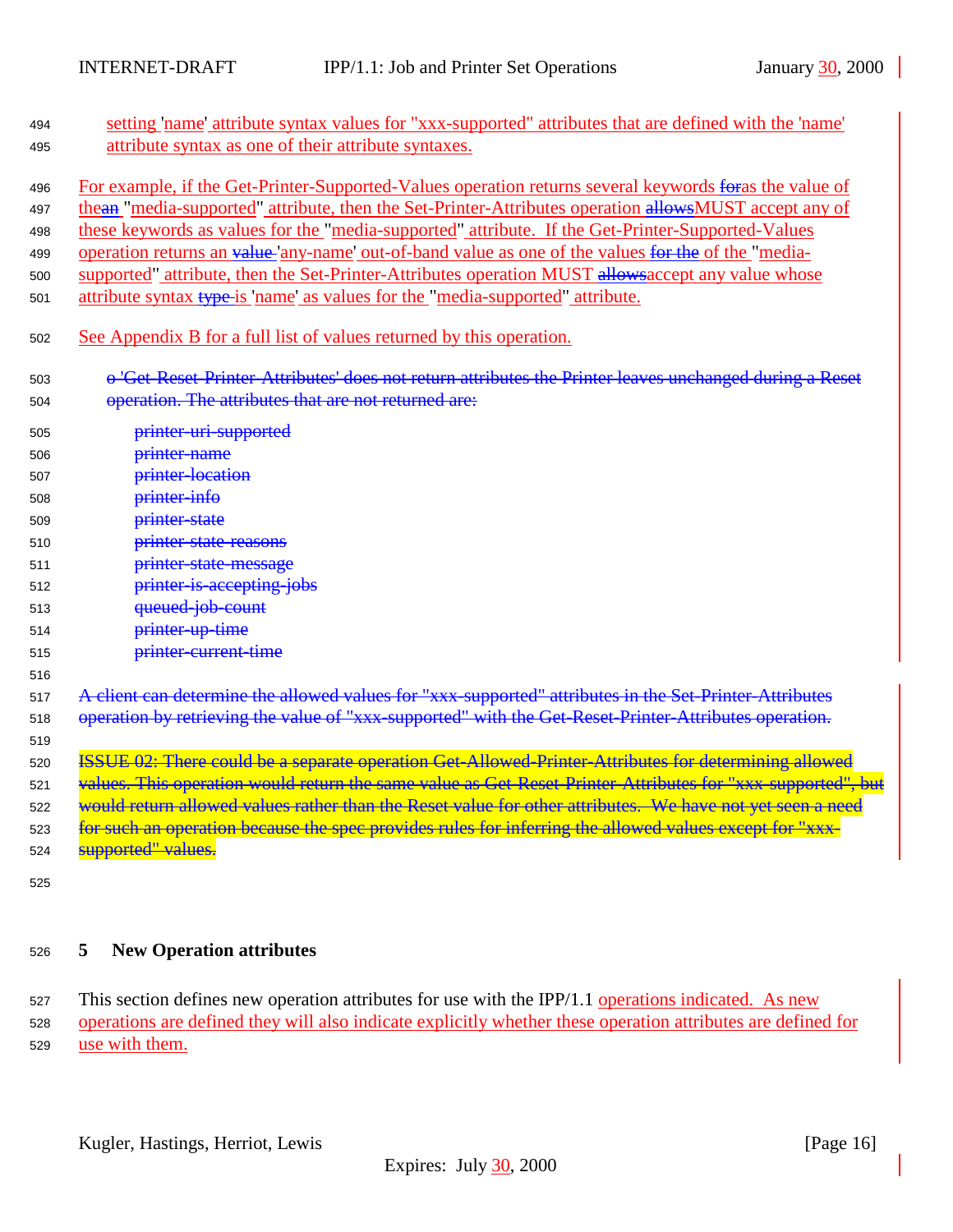# <span id="page-16-0"></span>**5.1 "printer-message-from-operator" (text(127))**

 The Printer SHOULD support this Operation attribute in following operations if it supports the corresponding "printer-message-from-operator" Printer Description attribute.

- Pause-Printer Resume-Printer
- Purge-Jobs

 The client OPTIONALLY supplies this attribute in the above operations. The value of this attribute is a message from the operator about the Printer object on which the operator is performing the operation. If this operation attribute is supported, the Printer copies the value to its "printer-message-from-operator" Printer Description attribute (see [ipp-mod] section 4.4.25) even if this Operation attribute is a zero-length text value or consists solely of white space. In addition, the Printer automatically copies:

- 1. the value of its "printer-up-time" attribute (see [ipp-mod] section 4.4.29) to its "printer-message-time" attribute,
- 2. the value of its printer-current-time" (dateTime) attribute (see [ipp-mod] section 4.4.30) to its "printer-message-date-time" attribute, if supported.

 If the client omits this operation attribute, the Printer does not change the value of its "printer-message-from-operator", "printer-message-time" and "printer-message-time" Printer Description attributes.

 The "printer-message-from-operator" operation attribute MUST NOT be supported as an operation attribute for the Set-Printer-Attributes operation. If the operator wants to set the Printer's "printer-message-from- operator" Printer Description attribute when issuing the Set-Printer-Attributes operation, the client supplies the "printer-message-from-operator" explicitly with its new value as one of the Printer Description attributes in Group 2 in the request. The Printer also updates its "printer-message-time" and "printer- message-date-time" Printer Description attributes. If the client does not explicitly supply the "printer- message-from-operator" with its new value, the Printer leaves the value of the Printer's "printer-message-from-operator" Printer Description attribute unchanged.

## **5.2 "job-message-from-operator" (text(127))**

- The Printer SHOULD support this Operation attribute in following operations if it supports the corresponding "job-message-from-operator" Job Description attribute.
- Cancel-Job Hold-Job Release-Job Restart-Job
- The client OPTIONALLY supplies this attribute in the above operations. The value of this attribute is a message from the operator about the Job object on which the operator has just performed an operation. If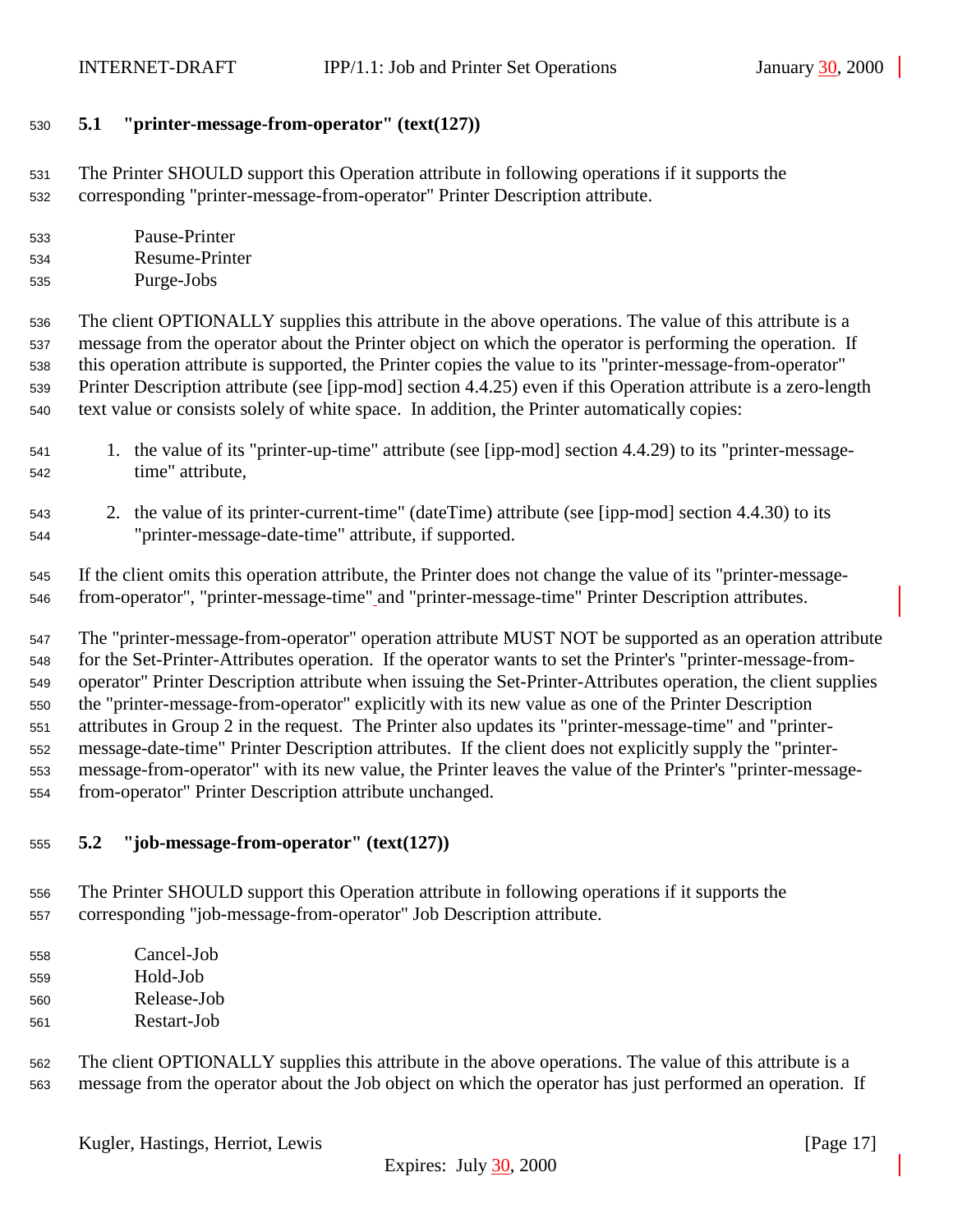<span id="page-17-0"></span> supported, the Printer copies the value to the Job's "job-message-from-operator" Job Description attribute (see [ipp-mod] section 4.3.16) (even if this Operation attribute is a zero-length text value or consists solely of white space).

 If the client omits this attribute, the Printer does not change the value of its "job-message-from-operator" Job Description attribute.

 Note: There are no corresponding 'job-message-time" and "job-message-date-time" Job Description attributes, since the usual lifetime of a job is limited.

 The "job-message-from-operator" operation attribute MUST NOT be supported as an operation attribute for the Set-Job-Attributes operation. If the operator wants to set the Job's "job-message-from-operator" Job Description attribute when issuing the Set-Job-Attributes operation, the client MUST supply the "job- message-from-operator" with its new value as one of the Job Description attributes in Group 2 in the request. Otherwise, the Printer leaves the value of the Job's "job-message-from-operator" Job Description

attribute unchanged by not explicitly setting the attribute.

# **6 New Printer Description Attributes**

 The following new Printer Description attributes are needed to support the new operations defined in this document.

# **1.16.1 printer-settable-attributes-supported (1setOf type2 keyword)**

 This READ-ONLY Printer attribute identifies the Printer object attributes that are settable in this implementation, i.e., that are settable using the Set-Printer-Attributes operations (see section [4.1\)](#page-7-0). This attribute MUST be supported if the Set-Printer-Attributes operations is supported. The Printer MUST reject attempts to set any Printer attributes that are not one of the values of this attribute, returning the 'client-error-attributes-not-settable' status code (see section [7.1\)](#page-19-0). The value of this attribute MAY depend on the value of the "document-format" operation attribute supplied in the Get-Printer-Attributes operation (see [ipp-mod] section 3.2.5.1).

- Standard keyword values are:
- 'none': There are no settable Printer attributes.
- 'xxx': Where 'xxx' is any of the keyword attribute names allowed by section [4.1.1](#page-7-0)

# **1.26.2 job-settable-attributes-supported (1setOf type2 keyword)**

This READ-ONLY Printer attribute identifies the Job object attributes that are settable in this

 implementation, i.e., that are settable using the Set-Job-Attributes operation (see section [4.2\)](#page-11-0). This attribute MUST be supported if the Set-Job-Attributes operations is supported. The Printer MUST reject attempts to set any Job attributes that are not one of the values of this attribute, returning the 'client-error-attributes-not-settable' status code (see section [7.1\)](#page-19-0).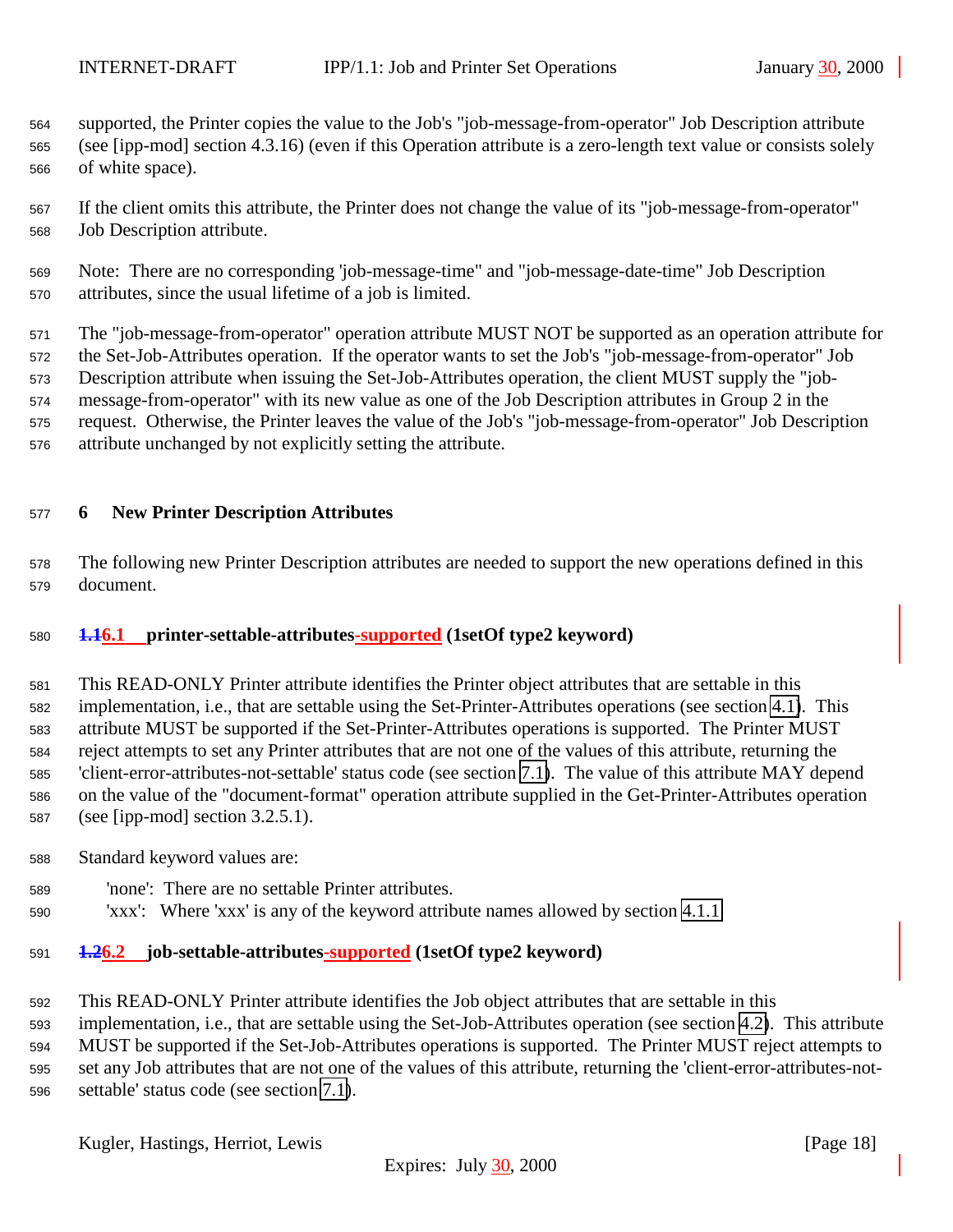<span id="page-18-0"></span>Standard keyword values are:

- 'none': There are no settable Job attributes.
- 'xxx': Where 'xxx' is any of the keyword attribute names allowed by section [4.2.1.](#page-12-0)

# **1.36.3 document-format-varying-attributes (1setOf type2 keyword)**

 This READ-ONLY Printer Description attribute contains a set of attribute names. This attribute SHOULD be supported by a Printer object, if the Printer object has Printer attributes whose value vary depending on document format (see [ipp-mod] Get-Printer-Attributes operation). This attribute specifies which attribute values can vary by document-format. If an attribute's name "xxx" is a member of this attribute and its the 605 value of attribute "xxx" is changed with the Set-Printer-Attributes operation that included and the Operation 606 attribute "document-format" is presenoperation attributet, then the Printer MUST change the value for the specified document format and no other document formats (see section [4.1.2\)](#page-8-0). If an attribute's name "xxx" is not a member of this attribute and its the value of attribute "xxx" is changed with the Set-Printer- Attributes operation, then the attribute is changed for all document formats (whether or not the client supplied the "document-format" operation attribute).

## **6.4 printer-message-time (integer(MIN:MAX))**

 This READ-ONLY Printer Description attribute contains the time that the Printer's "printer-message-from- operator" was changed by the operator using any operation where the client supplied the "printer-message- from-operator" operation attribute (see section [5.1\)](#page-16-0) or was explicitly set using the Set-Printer-Attributes 615 operation (see section 4.1 $\theta$ ). This attribute allows the users to know when the "printer-message-from-operator" attribute was last set.

 The Printer sets the value of this attribute by copying the value of the Printer's "printer-up-time" attribute (see [ipp-mod] section 4.3.14). If the Printer resets its "printer-up-time" attribute to 1 on power-up, then it MUST change the value of the "printer-message-time" to 0 or a negative number as specified in [ipp-mod] section 4.3.14.

- Note: This attribute helps users better understand the context for the "printer-message-from-operator" message.
- "document-format-varying-attributes" (1setOf type2 keyword) to list those
- Printer attributes ("xxx-supported", "xxx-default", etc) that can vary for
- different document formats.

## **6.5 printer-message-date-time (dateTime)**

 This READ-ONLY Printer Description attribute contains the date and time that the Printer's "printer-message-from-operator" was changed by the operator using any operation where the client supplied the

 "printer-message-from-operator" operation attribute (see section [5.1\)](#page-16-0) or was explicitly set using the Set-630 Printer-Attributes operation (see section 4.1 $\theta$ ). This attribute allows the users to know when the "printer-

message-from-operator" attribute was last set.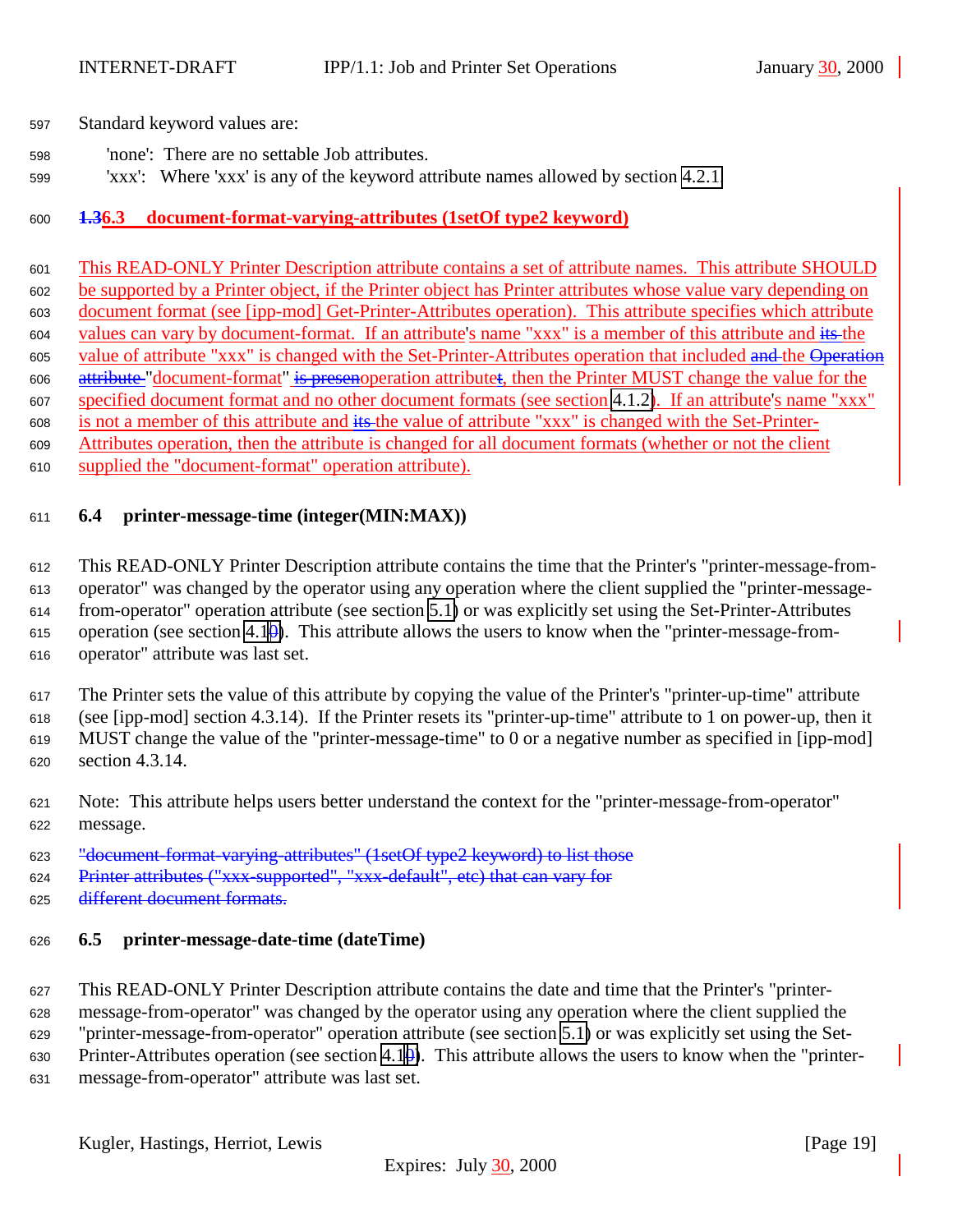<span id="page-19-0"></span> This attribute MUST be supported if the Printer supports both the "printer-message-time" and the "printer-current-time" (dateTime) attributes (see [ipp-mod] section 4.4.30).

 Note: This attribute helps users better understand the context for the "printer-message-from-operator" message.

### **1.6authentication-methods-supported (1setOf type2 keyword)**

637 This Printer Description attribute contains a set of authentication methods supported by the Printer. This attribute specifies the allowed values of the "uri-authentication-supported" Printer Description attribute.

639 This attribute MUST be supported if the Printer allows the Set-Printer-Attributes operation to set the "uri-authentication-supported" attribute.

**1.7security-methods-supported (1setOf type2 keyword)**

 This Printer Description attribute contains a set of authentication methods supported by the Printer. This 643 attribute specifies the allowed values of the "uri-security-supported" Printer Description attribute.

644 This attribute MUST be supported if the Printer allows the Set-Printer-Attributes operation to set the "uri-645 security-supported attribute".

#### **7 Additional status codes**

This section defines new status codes used by the operations defined in this document.

## **7.1 'client-error-attributes-not-settable' (0x0413)**

 If the Set-Printer-Attributes or Set-Job-Attributes operation fails because one of the specified attributes cannot be set for any of the three reasons given in Unsupported Attributes group of sections [4.1.3](#page-10-0) and [4.2.3,](#page-13-0) the Printer MUST return this error code and it MUST return in the Unsupported Attributes Group(see [ipp- mod] section 3.1.7) all of the attributes that could not be set. When the Printer returns this status, it MUST NOT change any of the attributes specified in the operation.

#### **8 Additional out-of-band values**

 This section defines additional out-of-band values that can be used with any attribute in principle. See the beginning of [ipp-mod] section 4.1.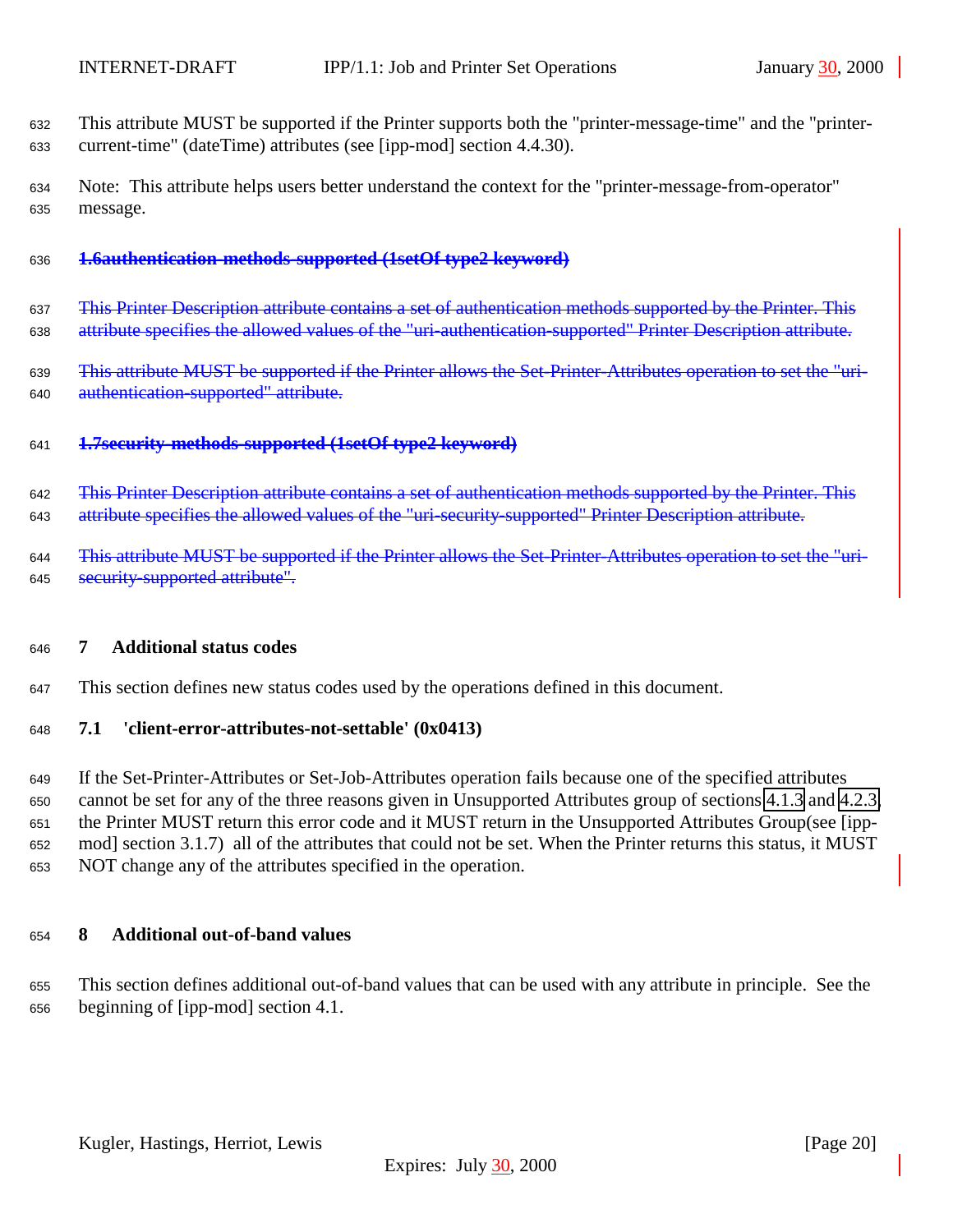# <span id="page-20-0"></span>**8.1 'not-settable' out-of-band value**

 The 'not-settable' out-of-band value is used by the IPP Printer in the Unsupported Attributes group of a Set- Job-Attributes or Set-Printer-Attributes response to indicate that an attribute (supplied by the client) is READ-ONLY..

The encoding of the out-of-band value is TBD (see [ipp-pro]).

# **8.2 'default' out-of-band value**

 The 'default' out-of-band values is used by the client in Set-Job-Attributes, Job Creation (Create-Job, Print- Job, Print-URI), and Validate-Job requests to indicate explicitly that the Printer is to apply its default value with the same semantics and precedence (lower than the document content) as if the Job attribute were not present on the Job object. The semantic effect of the client supplying the 'default' value in a Set-Job- Attributes operation is as if the attribute were to be removed from the Job object. However, if the resulting Job is queried by the Get-Job-Attributes or Get-Jobs operations, the Printer MUST return any attributes with the 'default' value that the client had supplied with the 'default' value, rather than not returning the attributes at all. In other words, the Printer MUST NOT remove any attribute from the Job object for which the client supplies the 'default' out-of-band value. In addition, any attributes that had not been supplied by the client in the Job Creation operation MUST NOT be returned with the 'default' value.

The encoding of the out-of-band value is reserved for this purpose (see [ipp-pro]).

# **8.3 'any-name' out-of-band value**

675 The 'any-name' out-of-band value is used by the IPP Printer as a new value allowed-returned by Get-Printer-676 Supported-Values operation. It is a possible value for an in "xxx-supported" attributes which allows the 677 'name' attribute syntax-type. Its presence indicates that the Set-Printer-Attributes operation allows the attribute to have values whose attribute syntax type is 'name'.

 To supported this value, the syntax type of the following three attributes is changed from "1setOf type3 681 keyword | name (MAX))" to "1setOf type3 keyword | name (MAX)) | any name": The Get-Printer-Supported-Values MAY return the 'any-name' for any of the following IPP/1.1 attributes.

- media-supported job-hold-until-supported job-sheets-supported
- 

 If the value 'any-name' is one of the values of an attribute returned from the Get-Reset-Printer-Attributes, 689 then the Printer MUST allow the Set-Printer-Attributes operation for that attribute to contain the 'any-name' 690 value or any value whose attribute syntax-type is 'name' value. If the value 'any-name' is not one of the values of an attribute returned from the Get-Reset-Printer-Attributes, then the Printer MUST NOT allow the 692 Set-Printer-Attributes operation for that attribute to contain a value whose attribute syntax-type is 'name'the 693 'any name' value or a name value.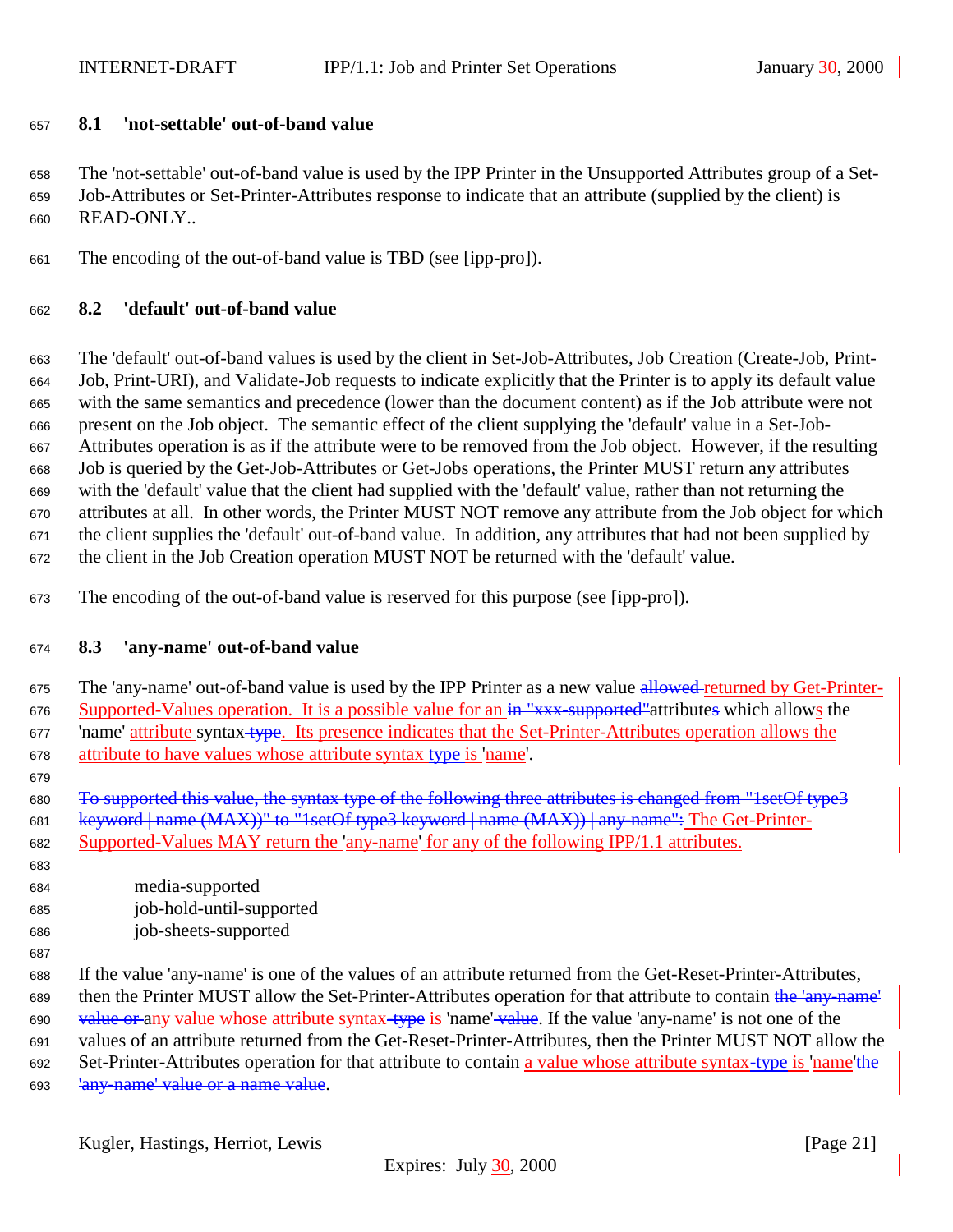<span id="page-21-0"></span>

| 694<br>695<br>696<br>697 | Furthermore, if any of the above three attributes has the 'any-name' value or any name values,. the Reset<br>operation MUST not remove them.                                                                                                                                                                                                                                                                                                        |
|--------------------------|-----------------------------------------------------------------------------------------------------------------------------------------------------------------------------------------------------------------------------------------------------------------------------------------------------------------------------------------------------------------------------------------------------------------------------------------------------|
| 698<br>699<br>700<br>701 | If the value 'any name' is one of the values of an attribute returned from the Get-Printer-Attributes, then the<br>Printer MUST validate any name value for that attribute. If the job is accepted, it is put into the pending-<br>held state. If the value 'any-name' is not one of the values of an attribute returned from the Get-Printer-<br>Attributes, then the Printer MUST NOT validate a name value for that attribute unless the name is |
| 702<br>703               | explicitly is in the corresponding "xxx-supported" attribute.                                                                                                                                                                                                                                                                                                                                                                                       |
| 704                      | The encoding of the out-of-band value is TBD (see [ipp-pro]).                                                                                                                                                                                                                                                                                                                                                                                       |
| 705<br>706               | ISSUE 03: Should the 'any name' value be a keyword with special behavior or a new type of value, such as<br>out of band value? This document has been written as an out of band value.                                                                                                                                                                                                                                                              |
| 707                      | <b>Conformance Requirements</b><br>9                                                                                                                                                                                                                                                                                                                                                                                                                |
| 708                      | This section specifies the conformance requirements for clients and IPP objects.                                                                                                                                                                                                                                                                                                                                                                    |
| 709                      | Both the Set-Job-Attributes and the Set-Printer-Attributes operations defined in the document are                                                                                                                                                                                                                                                                                                                                                   |
| 710                      | OPTIONAL for an IPP object to support. Either one MAY be supported without the other or both MAY be                                                                                                                                                                                                                                                                                                                                                 |
| 711                      | supported. However, if the Set-Printer-Attributes operation is supported, then the Get-Printer-Supported-                                                                                                                                                                                                                                                                                                                                           |
| 712<br>713               | Values operation MUST be supported. Otherwise, the Get-Printer-Supported-Values operation is<br><b>OPTIONAL</b> for an IPP Printer to support.                                                                                                                                                                                                                                                                                                      |
| 714<br>715               | If the Set-Printer-Attributes operation is supported, then the Printer MUST support the following additional<br>items:                                                                                                                                                                                                                                                                                                                              |
| 716                      | 1. the Get-Printer-Supported-Values operation (see section 4.3)                                                                                                                                                                                                                                                                                                                                                                                     |
| 717                      | 2. the "printer-settable-attributes-supported" Printer Description attribute (see section 6.1) and Get-                                                                                                                                                                                                                                                                                                                                             |
| 718                      | Reset Printer AttributesGet Printer Supported Values operation MUST be supported.                                                                                                                                                                                                                                                                                                                                                                   |
| 719                      | Otherwise, the Get Reset Printer AttributesGet Printer Supported Values operation is                                                                                                                                                                                                                                                                                                                                                                |
| 720                      | <b>OPTIONAL</b> for an IPP Printer to support.                                                                                                                                                                                                                                                                                                                                                                                                      |
| 721<br>722               | 3. If the Set-Printer-Attributes operation is supported, then the 'not-settable' out-of-band value (see<br>section 8.1)                                                                                                                                                                                                                                                                                                                             |
| 723                      | 4. and the 'client-error-not-settable' status code <b>MUST</b> be supported. (see section 7.1)                                                                                                                                                                                                                                                                                                                                                      |
| 724                      | If the Set-Printer-Attributes operation is supported and the Printer allows the Set-Printer-Attributes                                                                                                                                                                                                                                                                                                                                              |
| 725                      | operation to set the "uri-authentication-supported" Printer Description attribute, then the Printer MUST also                                                                                                                                                                                                                                                                                                                                       |
| 726                      | support the "security methods supported" Printer Description attribute.                                                                                                                                                                                                                                                                                                                                                                             |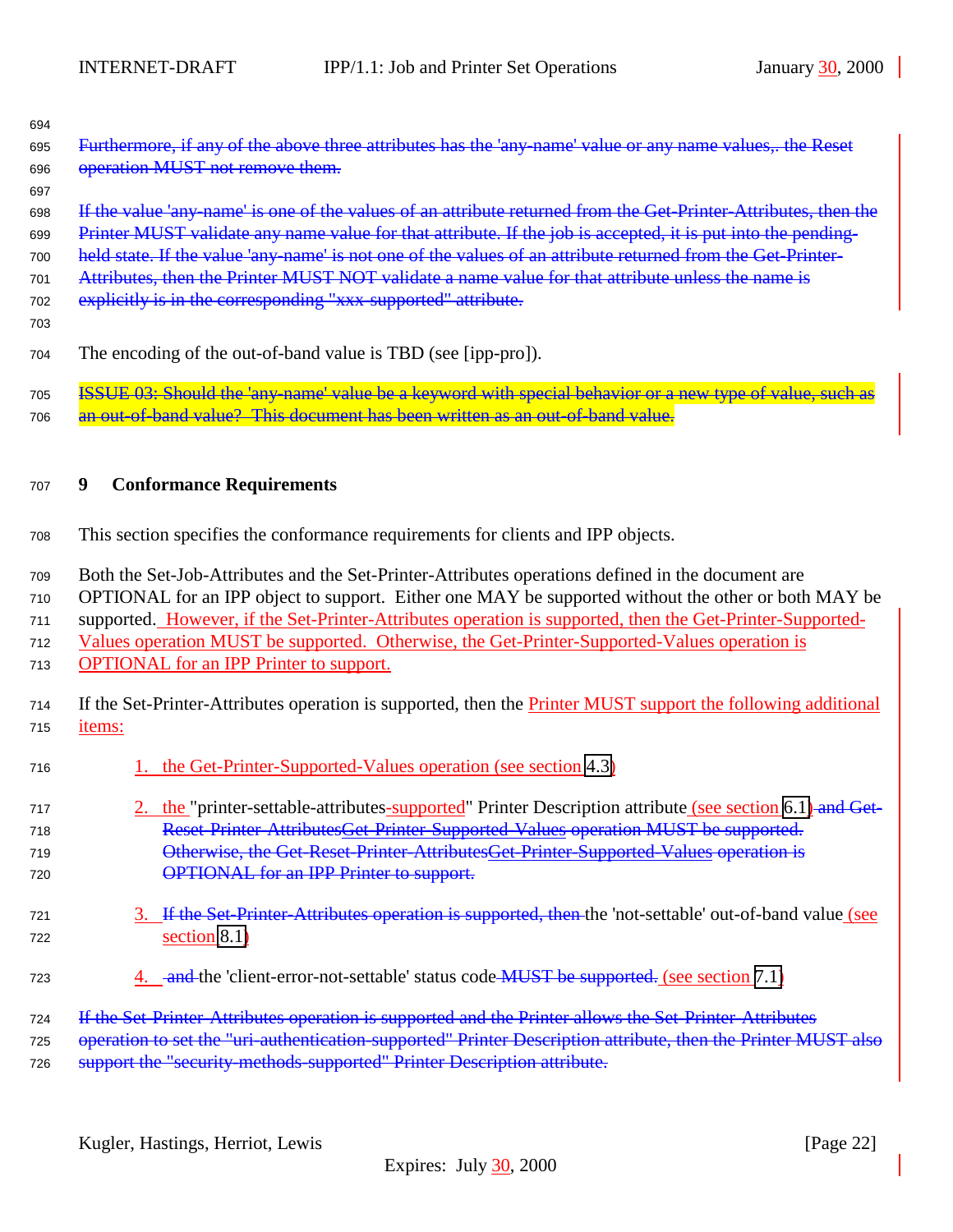<span id="page-22-0"></span>

| 727 | If the Set-Printer-Attributes operation is supported and the Printer allows the Set-Printer-Attributes       |
|-----|--------------------------------------------------------------------------------------------------------------|
| 728 | operation to set the "uri-security-supported attribute" Printer Description attribute, then the Printer MUST |
| 729 | also support the "security-methods-supported" Printer Description attribute.                                 |
| 730 | 5. If the Set-Printer-Attributes operation is supported and the 'name' attribute syntax type is              |
| 731 | supported for any "xxx-supported" attribute, then the 'any-name' out-of-band value MUST be                   |
| 732 | supported (see section 8.3).                                                                                 |
| 733 | 6. If the Set-Printer-Attributes operation and the "printer-message-from-operator" Printer                   |
| 734 | Description attribute are is supported (see [ipp-mod] section 4.4.25), then the latterit MUST be             |
| 735 | settable.                                                                                                    |
| 736 | If the Set-Job-Attributes operation is supported, then the Printer MUST support the following additional     |
| 737 | items:                                                                                                       |
| 738 | 1. If the Set Job-Attributes operation is supported, then the "job-settable-attributes-supported"            |
| 739 | Printer Description attribute (see section 6.2)                                                              |
| 740 | 2. and the 'default' out-of-band value MUST be supported. (see section 8.2)                                  |
| 741 | 3. If the Set-Job-Attributes operation and the "job-message-from-operator" Printer Description               |
| 742 | attribute are is supported (see [ipp-mod] 4.3.16), then the latter it MUST be settable.                      |
| 743 | It is OPTIONAL for the Printer object to support the "printer-message-time" (integer) and "printer-          |
| 744 | message-date-time" (dateTime). If both the "printer-message-time" (integer) and the "printer-current-time"   |
| 745 | (dateTime) (see [ipp-mod] section 4.4.30) Printer Description attributes are supported, then the "printer-   |

<sup>746</sup> message-date-time" (dateTime) attribute MUST be supported.

## <sup>747</sup> **10 IANA Considerations**

<sup>748</sup> The operations and attributes in this registration proposal will be published by IANA according to the <sup>749</sup> procedures in RFC 2566 [rfc2566] section 6.4 for operations with the following URL:

<sup>750</sup> ftp.isi.edu/iana/assignments/ipp/operations/set.txt

## <sup>751</sup> **11 Internationalization Considerations**

<sup>752</sup> This document has the same localization considerations as the [ipp-mod].

## <sup>753</sup> **12 Security Considerations**

<sup>754</sup> The IPP Model and Semantics document [ipp-mod] discusses high level security requirements (Client <sup>755</sup> Authentication, Server Authentication and Operation Privacy). Client Authentication is the mechanism by <sup>756</sup> which the client proves its identity to the server in a secure manner. Server Authentication is the mechanism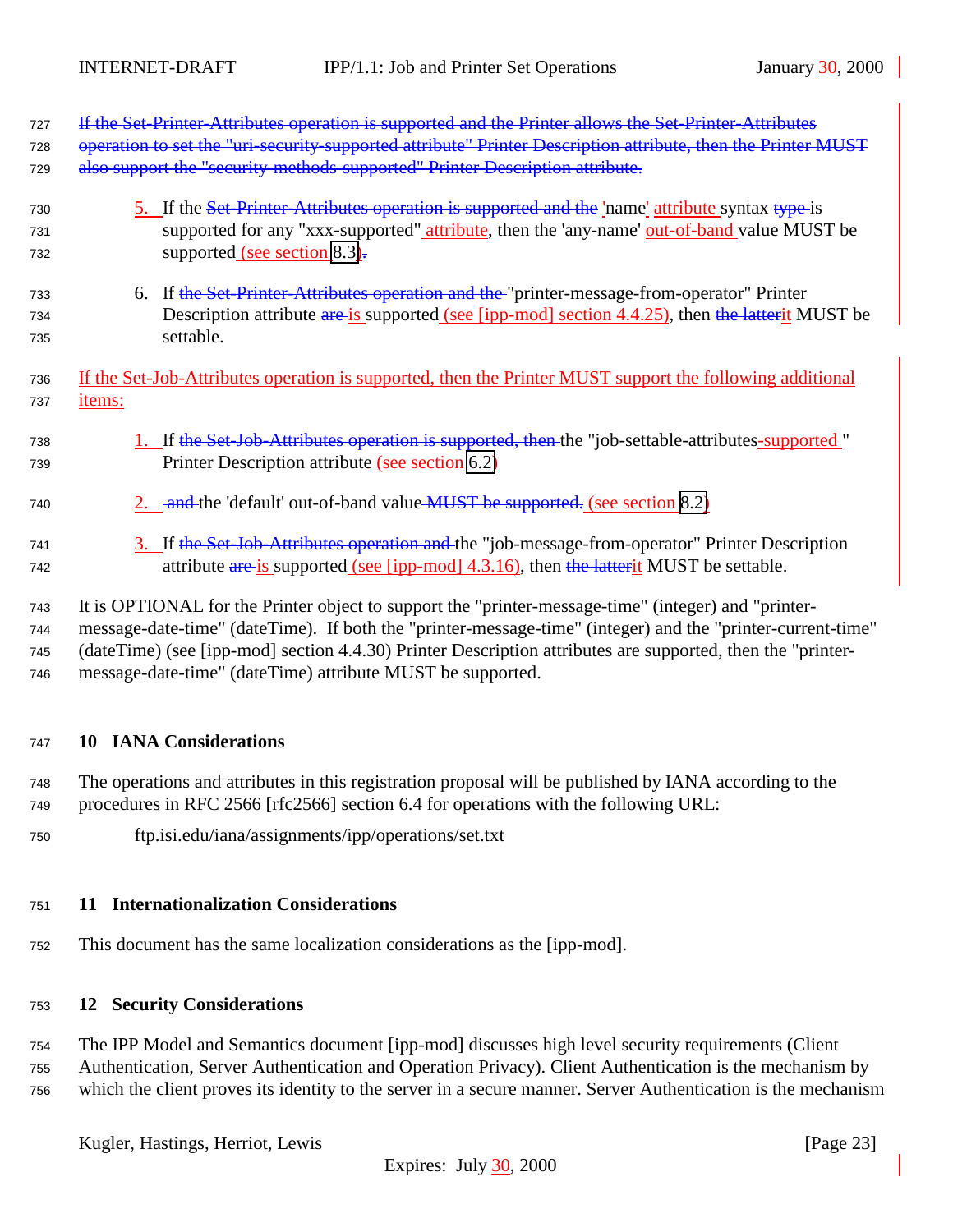<span id="page-23-0"></span> by which the server proves its identity to the client in a secure manner. Operation Privacy is defined as a mechanism for protecting operations from eavesdropping.

#### **13 Author's Addresses**

| 760 | Carl Kugler                           |
|-----|---------------------------------------|
| 761 | <b>IBM</b>                            |
| 762 | P.O. Box 1900                         |
| 763 | Boulder, CO 80301-9191                |
| 764 |                                       |
| 765 | Phone: (303) 924-5060                 |
| 766 | FAX:                                  |
| 767 | e-mail: kugler@us.ibm.com             |
| 768 |                                       |
| 769 | <b>Tom Hastings</b>                   |
| 770 | Xerox Corporation                     |
| 771 | 737 Hawaii St. ESAE 231               |
| 772 | El Segundo, CA 90245                  |
| 773 |                                       |
| 774 | Phone: 310-333-6413                   |
| 775 | Fax: 310-333-5514                     |
| 776 | e-mail: hastings@cp10.es.xerox.com    |
| 777 |                                       |
| 778 | Robert Herriot                        |
| 779 | Xerox Corp.                           |
| 780 | 3400 Hill View Ave, Building 1        |
| 781 | Palo Alto, CA 94304                   |
| 782 |                                       |
| 783 | Phone: 650-813-7696                   |
| 784 | 650-813-6860<br>Fax:                  |
| 785 | e-mail: robert.herriot@pahv.xerox.com |
| 786 |                                       |
| 787 | Harry Lewis                           |
| 788 | <b>IBM</b>                            |
| 789 | P.O. Box 1900                         |
| 790 | Boulder, CO 80301-9191                |
| 791 |                                       |
| 792 | Phone: (303) 924-5337                 |
| 793 | FAX:                                  |
| 794 | e-mail: harryl@us.ibm.com             |
| 795 |                                       |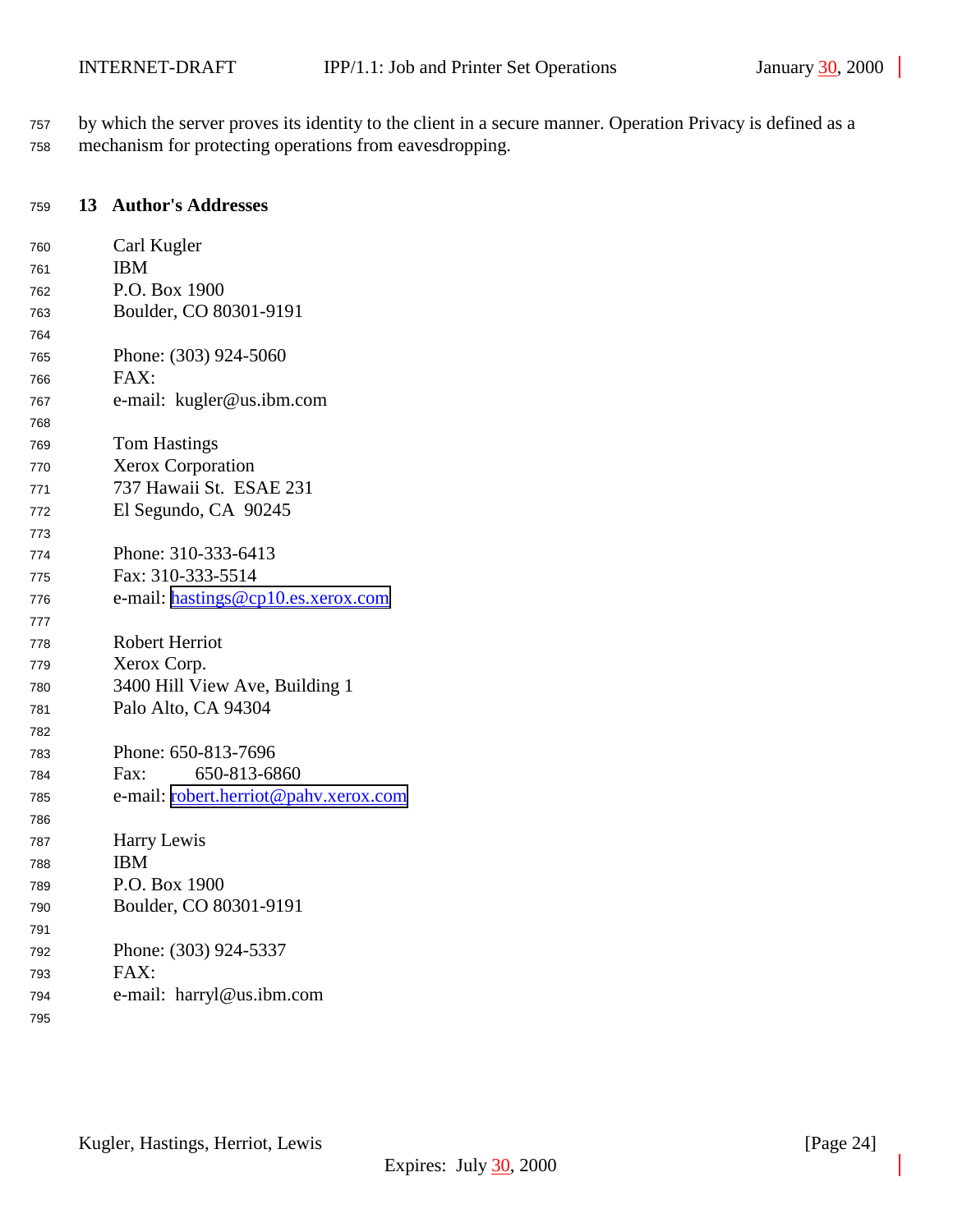# <span id="page-24-0"></span>**14 References**

| 797 | [ipp-mod]                                                                                             |
|-----|-------------------------------------------------------------------------------------------------------|
| 798 | R. deBry, T. Hastings, R. Herriot, S. Isaacson, P. Powell, "Internet Printing Protocol/1.0: Model and |
| 799 | Semantics", <draft-ietf-ipp-model-v11-04.txt>, June 23, 1999.</draft-ietf-ipp-model-v11-04.txt>       |
| 800 | $[ipp-pro]$                                                                                           |
| 801 | Herriot, R., Butler, S., Moore, P., Tuner, R., "Internet Printing Protocol/1.1: Encoding and          |
| 802 | Transport", draft-ietf-ipp-protocol-v11-03.txt, June 23, 1999.                                        |
| 803 | $[ipp-set2]$                                                                                          |
| 804 | Kugler, C, Hastings, T., Lewis, H., "Internet Printing Protocol/1.1: Job and Printer Administrative   |
| 805 | Operations", <draft-ietf-ipp-ops-set2-01.txt>, December 8, 1999.</draft-ietf-ipp-ops-set2-01.txt>     |
| 806 | [RFC2565]                                                                                             |
| 807 | Herriot, R., Butler, S., Moore, P., Tuner, R., "Internet Printing Protocol/1.0: Encoding and          |
| 808 | Transport", RFC 2565, April 1999.                                                                     |
| 809 | [RFC2566]                                                                                             |
| 810 | R. deBry, T. Hastings, R. Herriot, S. Isaacson, P. Powell, "Internet Printing Protocol/1.0: Model and |
| 811 | Semantics", RFC 2566, April 1999.                                                                     |

# **15 Change History**

 This section summarizes the changes. Each sub-section is in reverse chronological order. Adding or removing ISSUES that don't change the document are not listed here.

# **15.1 Changes to the January 20, 2000 version to make the January 30, 2000 version**

- The following changes to the January 20, 2000 version to make the January 30, 2000 version as a result of the IPP WG telecons and mailing list discussion:
- 1. Deleted the "document-format-varying-scope" operation attribute from the Set-Printer-Attributes operation and made whether or not the "document-format" operation was present determine whether one or all document formats are affected, respectively.
- 821 2. Renamed the Get-Reset-Printer-Attributes operation to Get-Printer-Supported-Values, so that it only returns "xxx-supported" values. Relegate obtaining reset values to another operation to be paired with the Reset-Printer operation in the Set2 [ipp-set2] document.
- 3. Added "-supported" to the names of the "printer-settable-attributes" and "job-settable-attributes" Printer Description attributes, so that they could be returned in Get-Printer-Supported-Values and could be set by Set-Printer-Attributes.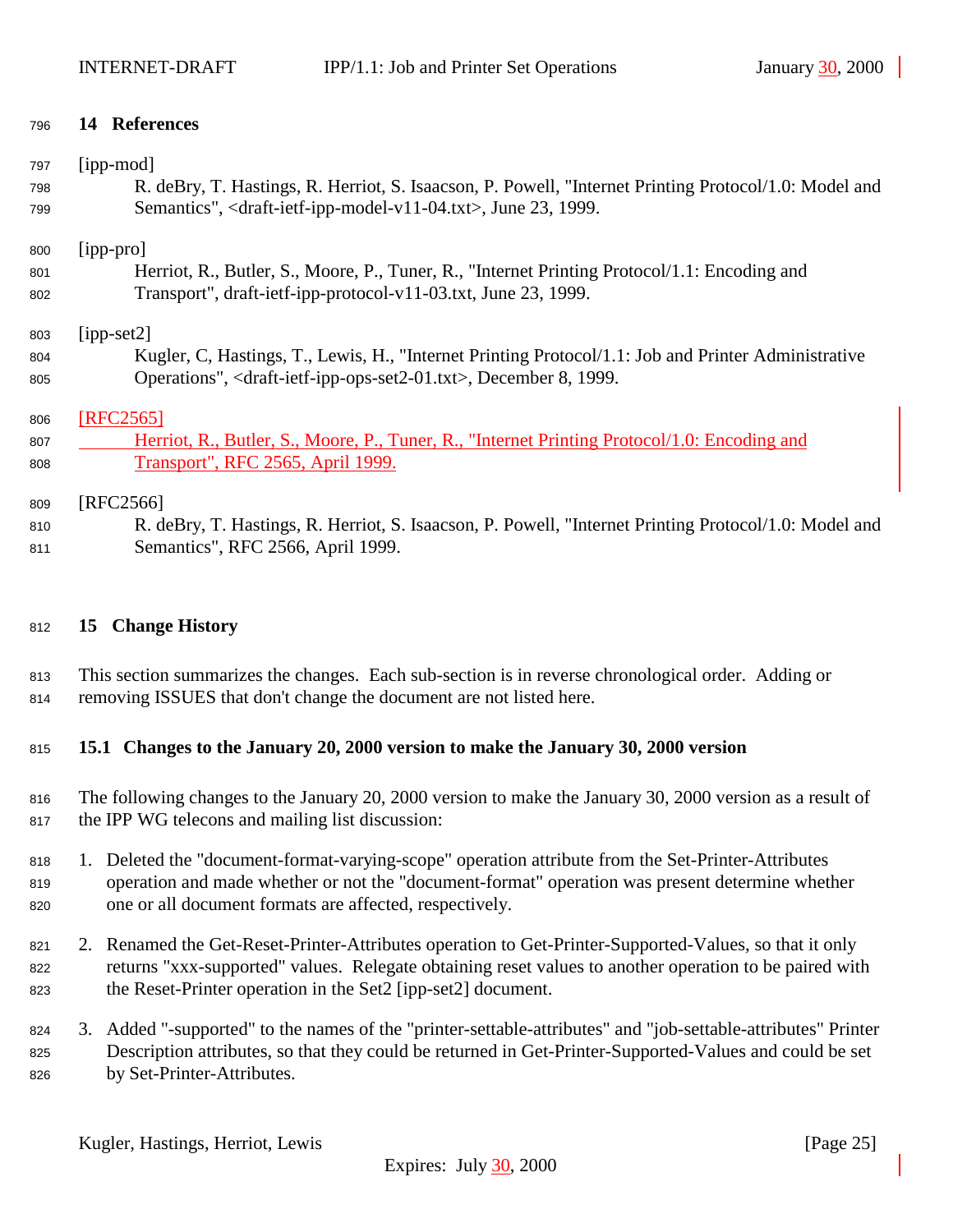- <span id="page-25-0"></span>4. Deleted "authentication-methods-supported" (1setOf type2 keyword) and "security-methods-supported"
- (1setOf type2 keyword) and clarified that "uri-authentication-supported" (1setOf type2 keyword) and "uri-security-supported" (1setOf type2 keyword) can return multiple keywords of the same value in a
- Get-Printer-Supported-Values operation.

# **15.2 Changes to the January 4, 2000 version to make the January 20, 2000 version**

- The following changes to the January 4, 2000 version to make the January 4, 2000 version as a result of the IPP WG telecons and mailing list discussion:
- 1. Replaced the "factory-settings" operation attribute proposed to be added to the Get-Printer-Attributes operation with the Get-Rest-Printer-Attributes operation which returns the reset values and the possible "xxx-supported" values.
- 2. Added the out-of-band 'any-name' value to be used with "xxx-supported" attributes with attribute syntax 'type3 keyword | name' to indicate that any name will be accepted in a Job Creation operation for configurations that support such a concept.
- 3. Added authentication-methods-supported (1setOf type2 keyword) and security-methods-supported (1setOf type2 keyword) Printer Description attributes so that clients can discover the possible values for use in Set-Printer-Attributes to set "uri-authentication-supported" and "uri-security-supported" attributes, since the Reset-Printer operation doesn't change them.
- 4. Added validation rules that the Printer MUST use to validate a Set-Printer-Attributes request.
- 5. Clarified that the Set-Printer-Attributes operation MUST NOT have any side effects on other attributes, unless explicitly specified in this document.
- 6. Moved the specification of the attributes that MUST be READ-ONLY to Appendix A.
- 7. Added the "document-format-varying-attributes" (1setOf type2 keyword)
- 8. Added the REQUIRED "document-format-varying-scope" operation attribute to Set-Printer-Attributes in order to control whether one or all document formats are affected for those attributes that vary by document format.
- 9. Clarified that the Printer returns the 'client-error-attributes-not-settable' status code in a Set-Printer- Attributes response whether the attribute is READ-ONLY, the attribute is not supported, or the value is not supported.
- 10. Added the out-of-band 'default' value for use with Set-Job-Attributes and Job Creation operations.
- 11. Deleted the "printer-message-operation" Printer Description attribute.
- 12. Made the "Get-Reset-Printer-Attributes" operation, along with the "authentication-methods-supported" and the "security-methods-supported" Printer Description attributes REQUIRED, if the Set-Printer-Attributes operation is supported.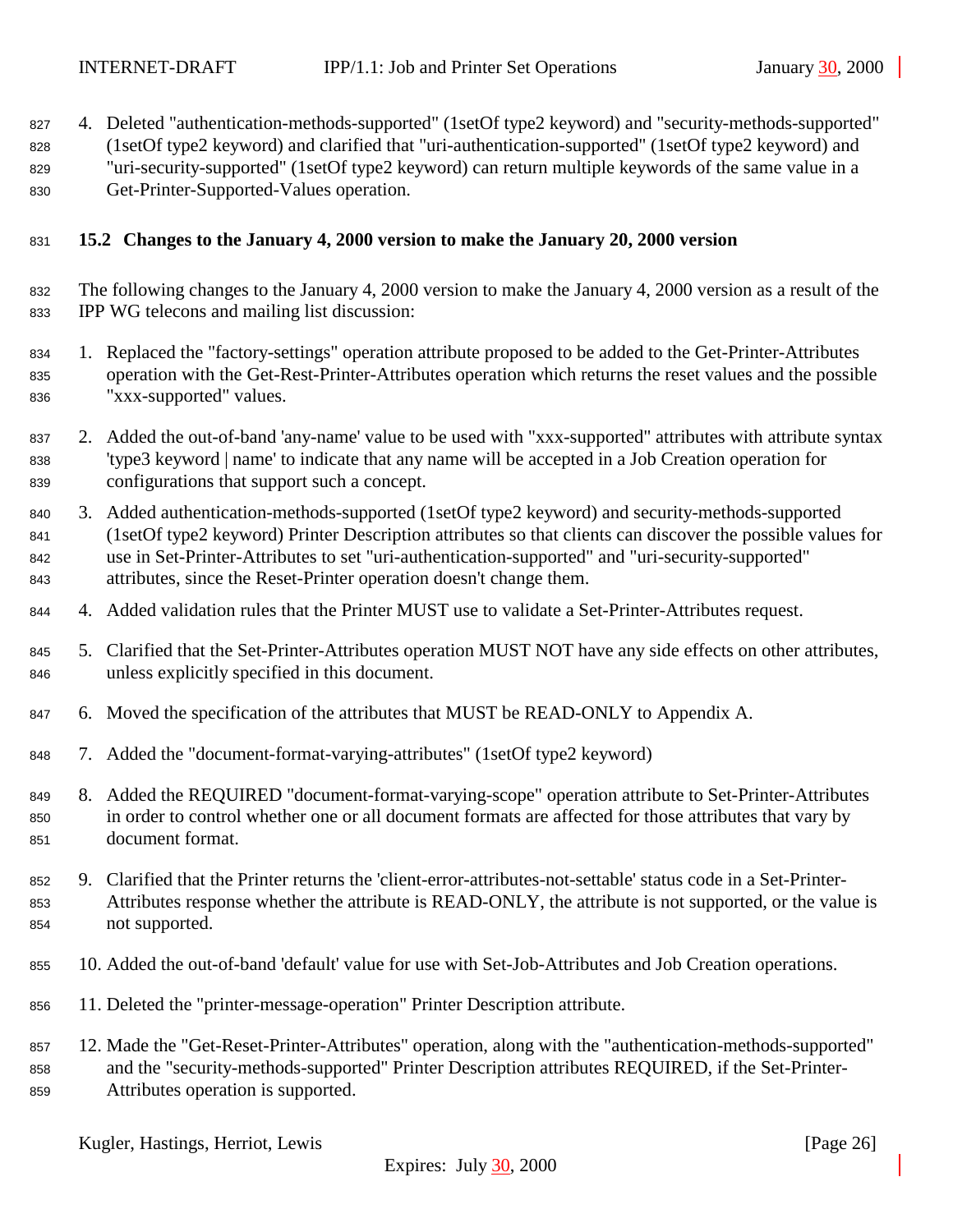- <span id="page-26-0"></span> 13. Made the 'not-settable' out-of-band value and the 'client-error-not-settable' status code REQUIRED, if 861 the Set-Printer-Attributes operation is supported.
- 14. Made the 'default' out-of-band value REQUIRED, if the Set-Job-Attributes operation is supported.
- 15. Removed the requirement that "xxx-supported" Printer Description attributes that contain only one value be read-only.
- **15.3 Changes to the December 8, 1999 version to make the January 4, 2000 version**
- The following changes to the December 8, 1999 version to make the January 4, 2000 version as a result of the IPP WG telecons and mailing list discussion:
- 1. Removed the Set operations and related items from the Set2 specification [ipp-set2] to create this Set specification.
- 2. Added that an attribute that can only be set to one fixed value SHOULD NOT be included in the "printer-settable-attributes" or "job-settable-attributes" attributes.
- 3. Indicated that the encoding of the 'not-settable' out-of-band value is TBD.
- 4. Added that Set-Job-Attributes operation adds an attribute to the Job object if it wasn't already there
- 5. Added the conformance section to make it easy to understand the conformance requirements.

#### **16 Appendix A: Allowed Values for Set-Printer-Attributes**

- 876 This appendix is a normative part of this document and contains a table of all IPP/1.1 attributes. Each row contains
- An attribute and

- The values allowed in the Set-Printer-Attributes operation for the attribute. The entry in each cell is 881 the name (first few words) of each item below 1, 2, 3,  $\frac{and}{4}$  4a-g, and 5.
- The allowed values include the following cases:
- 1. Read-only: the Set-Printer-Attributes operation cannot change this attribute
- 2. Any of "*xxx*-supported": the Set-Printer-Attributes operation accepts values that are allowed according to the IPP/1.1 rules for the "xxx-supported" attribute (see section 3.1.2.3 of the "Internet Printing Protocol/1.1: Implementer's Guide" [ipp-iig]). The 'xxx-supported' attribute value is obtained from a 'Get-Printer-Attributes' response.
- 3. Any of Reset "*xxx*-supported":From Get-Printer-Supported-Values: the Set-Printer-Attributes operation accepts values that are allowed according to the IPP/1.1 rules for the "xxx-supported" attribute (see section 3.1.2.3 of the "Internet Printing Protocol/1.1: Implementer's Guide" [ipp-iig]).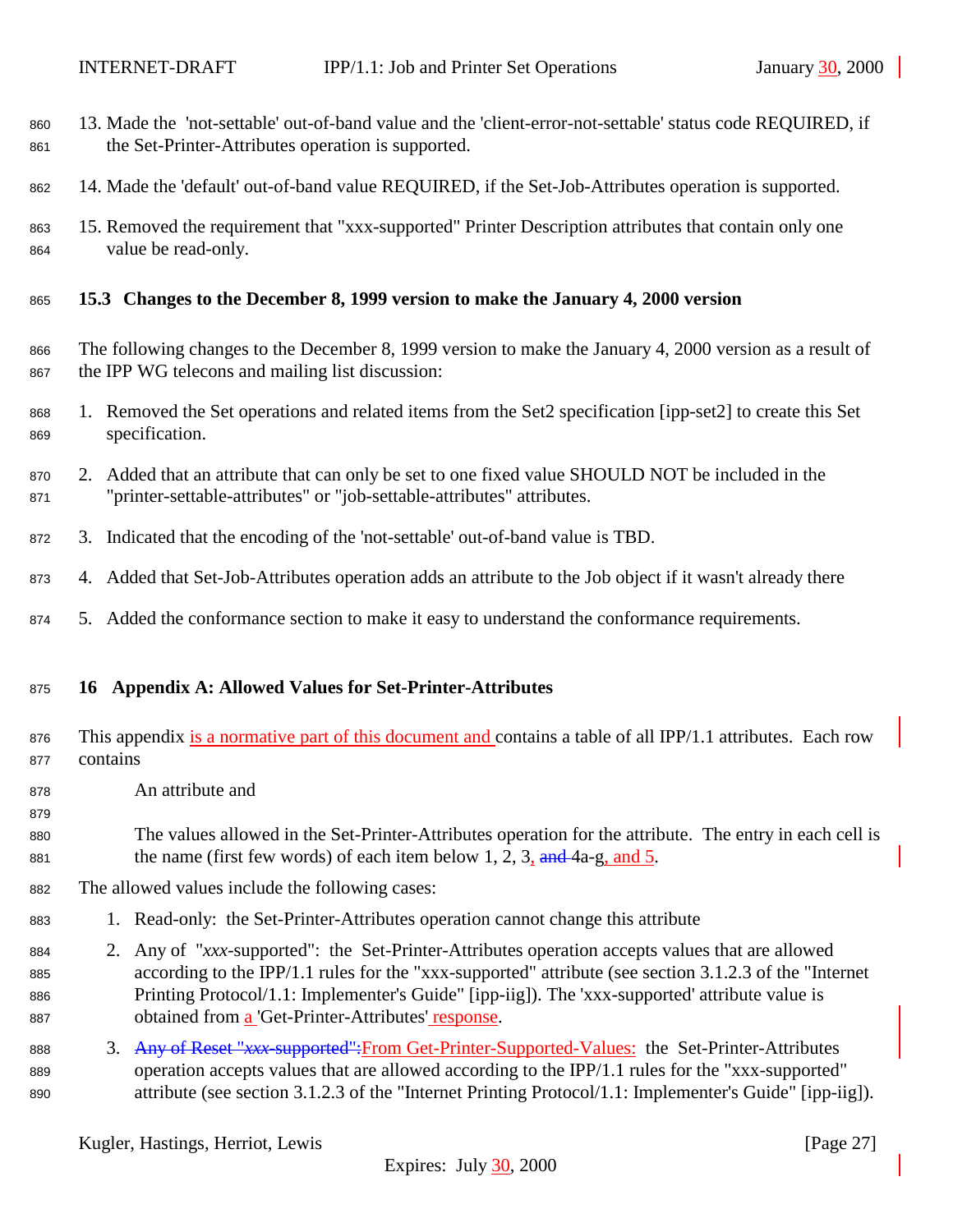- <span id="page-27-0"></span>891 The "xxx-supported" attribute value is obtained from Get-Reset-Printer-Attributesa Get-Printer-892 Supported-Values response (see [Appendix B: Attributes returned from Get-Printer-Supported-](#page-30-0)893 [Values](#page-30-0) [belowb](#page-30-0)elow).
- 894 4. Any value of the proper attribute syntax-type: the Set-Printer-Attributes accepts any value of the 895 specified attribute syntax-type. The attribute syntaxes types supported are enumerated below.
- <sup>896</sup> a. Any text(127)
- <sup>897</sup> b. Any name(127)
- <sup>898</sup> c. Any uri
- <sup>899</sup> d. Any boolean
- <sup>900</sup> e. Any positive integer
- 901 f. Any date time date Time
- <sup>902</sup> g. 1setOf any uri
- <sup>903</sup> 5. Combination of 'Any of Reset "*xxx*-supported"' or 'Any name'.

904 If a Printer implementation doesn't want to allow setting values indicated in this Appendix as "any xxx" 905 any syntax type, it can make the value be read-only. For example, for a monochrome printer the attribute <sup>906</sup> "color-supported" is "false" and must MUST be read-only. Otherwise an administrator could set it to "true" <sup>907</sup> because the value can have "any boolean" according to the rules in [Table 6](#page-29-0) [below.](#page-29-0)

### <sup>908</sup> **Table 3 - Values allowed for Job Template Attributes in the Set-Job-Attributes Operation**

| <b>Job Template Attributes</b>              | Values allowed for Set |
|---------------------------------------------|------------------------|
| job-priority (integer $(1:100)$ )           | Any of "xxx-supported" |
| job-hold-until (type3 keyword   name (MAX)) | Any of "xxx-supported" |
| job-sheets (type3 keyword   name(MAX))      | Any of "xxx-supported" |
| multiple-document-handling (type2 keyword)  | Any of "xxx-supported" |
| copies (integer(1:MAX))                     | Any of "xxx-supported" |
| finishings (1setOf type2 enum)              | Any of "xxx-supported" |
| page-ranges (1setOf rangeOfInteger (1:MAX)) | Any of "xxx-supported" |
| sides (type2 keyword)                       | Any of "xxx-supported" |
| $number-up (integer(1:MAX))$                | Any of "xxx-supported" |
| orientation-requested (type2 enum)          | Any of "xxx-supported" |
| media (type3 keyword   name(MAX))           | Any of "xxx-supported" |
| printer-resolution (resolution)             | Any of "xxx-supported" |
| print-quality (type2 enum)                  | Any of "xxx-supported" |

909

# <sup>910</sup> **Table 4 - Values allowed for Job Description Attributes in the Set-Job-Attributes Operation**

| <b>Job Description Attributes</b> | Values allowed for Set     |
|-----------------------------------|----------------------------|
|                                   |                            |
| job-uri (uri)                     | <i>read-only</i> Read-only |
| $job-id$ (integer(1:MAX))         | <i>read-onl</i> Read-only  |
| job-printer-uri (uri)             | read only Read-only        |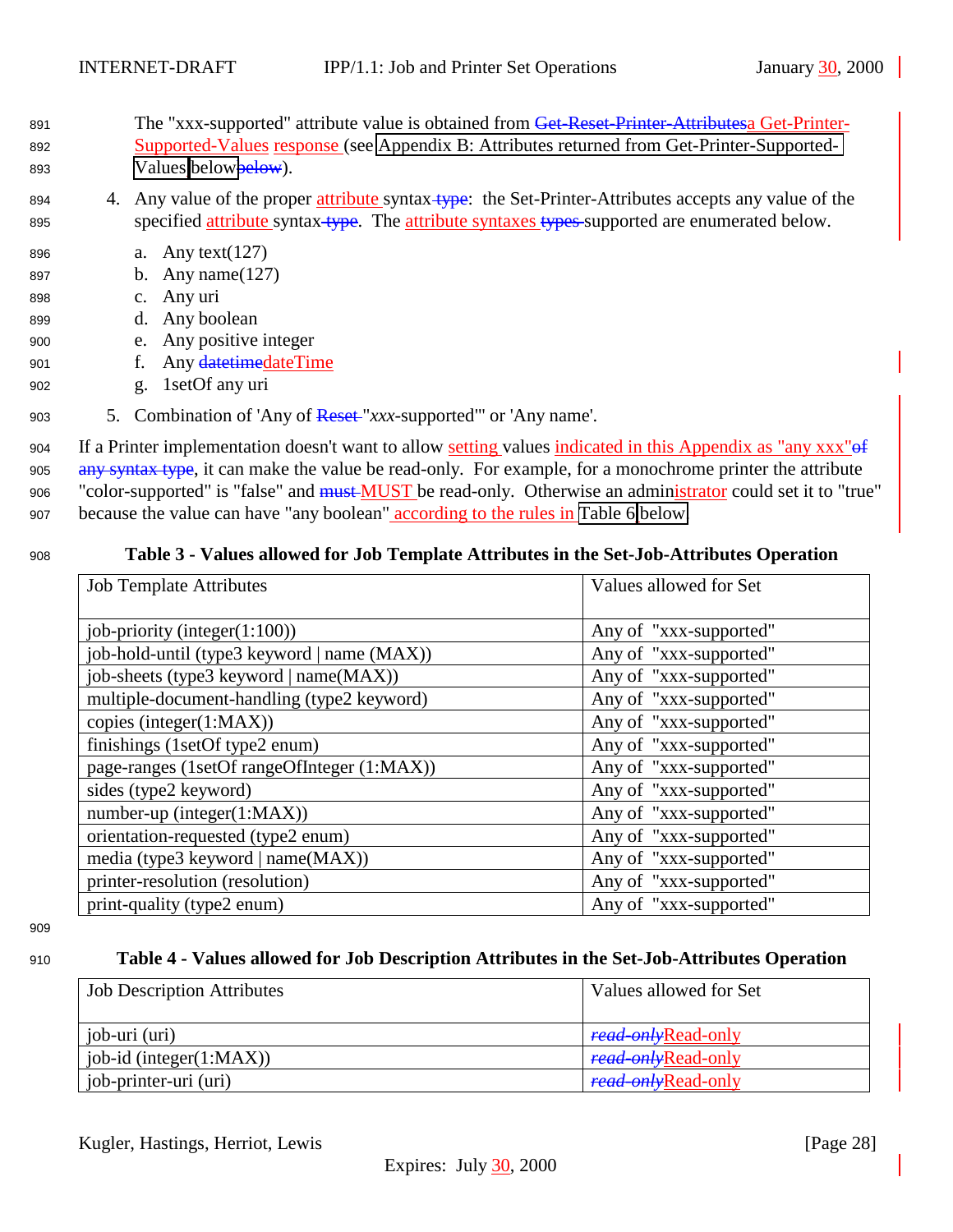<span id="page-28-0"></span>

| <b>Job Description Attributes</b>               | Values allowed for Set |
|-------------------------------------------------|------------------------|
|                                                 |                        |
| job-more-info (uri)                             | read-onlyRead-only     |
| job-name (name(MAX))                            | Any name(MAX)          |
| job-originating-user-name (name(MAX))           | read-onlyRead-only     |
| job-state (type1 enum)                          | read onlyRead-only     |
| job-state-reasons (1setOf type2 keyword)        | read-onlyRead-only     |
| job-state-message (text(MAX))                   | read-onlyRead-only     |
| job-detailed-status-messages (1setOf text(MAX)) | read only Read-only    |
| job-document-access-errors (1setOf text(MAX))   | read-onlyRead-only     |
| number-of-documents (integer(0:MAX))            | read only Read-only    |
| output-device-assigned (name(127))              | read-onlyRead-only     |
| time-at-creation (integer(MIN:MAX))             | read-onlyRead-only     |
| time-at-processing (integer(MIN:MAX))           | read-onlyRead-only     |
| time-at-completed (integer(MIN:MAX))            | read-onlyRead-only     |
| job-printer-up-time (integer(1:MAX))            | read-onlyRead-only     |
| date-time-at-creation (dateTime)                | read-onlyRead-only     |
| date-time-at-processing (dateTime)              | read-onlyRead-only     |
| date-time-at-completed (dateTime)               | read-onlyRead-only     |
| number-of-intervening-jobs (integer(0:MAX))     | read-onlyRead-only     |
| job-message-from-operator (text(127))           | Any text( $127$ )      |
| job-k-octets (integer(0:MAX))                   | read-onlyRead-only     |
| job-impressions (integer(0:MAX))                | read-onlyRead-only     |
| job-media-sheets (integer(0:MAX))               | read-onlyRead-only     |
| job-k-octets-processed (integer(0:MAX))         | read onlyRead-only     |
| job-impressions-completed (integer(0:MAX))      | read only Read-only    |
| job-media-sheets-completed (integer(0:MAX))     | read only Read-only    |
| attributes-charset (charset)                    | read onlyRead-only     |
| attributes-natural-language (naturalLanguage)   | read onlyRead-only     |

# <sup>912</sup> **Table 5 - Values allowed for Printer Job Template Attributes in the Set-Printer-Attributes Operation**

| Printer Job Template Attributes                     | Values allowed for Set |
|-----------------------------------------------------|------------------------|
| job-priority-default (integer $(1:100)$ )           | Any of "xxx-supported" |
| job-hold-until-default (type3 keyword   name (MAX)) | Any of "xxx-supported" |
| job-sheets-default (type3 keyword   name(MAX))      | Any of "xxx-supported" |
| multiple-document-handling-default (type2 keyword)  | Any of "xxx-supported" |
| copies-default (integer(1:MAX))                     | Any of "xxx-supported" |
| finishings-default (1setOf type2 enum)              | Any of "xxx-supported" |
| sides-default (type2 keyword)                       | Any of "xxx-supported" |
| number-up-default (integer(1:MAX))                  | Any of "xxx-supported" |
| orientation-requested-default (type2 enum)          | Any of "xxx-supported" |
| media-default (type3 keyword   name(MAX))           | Any of "xxx-supported" |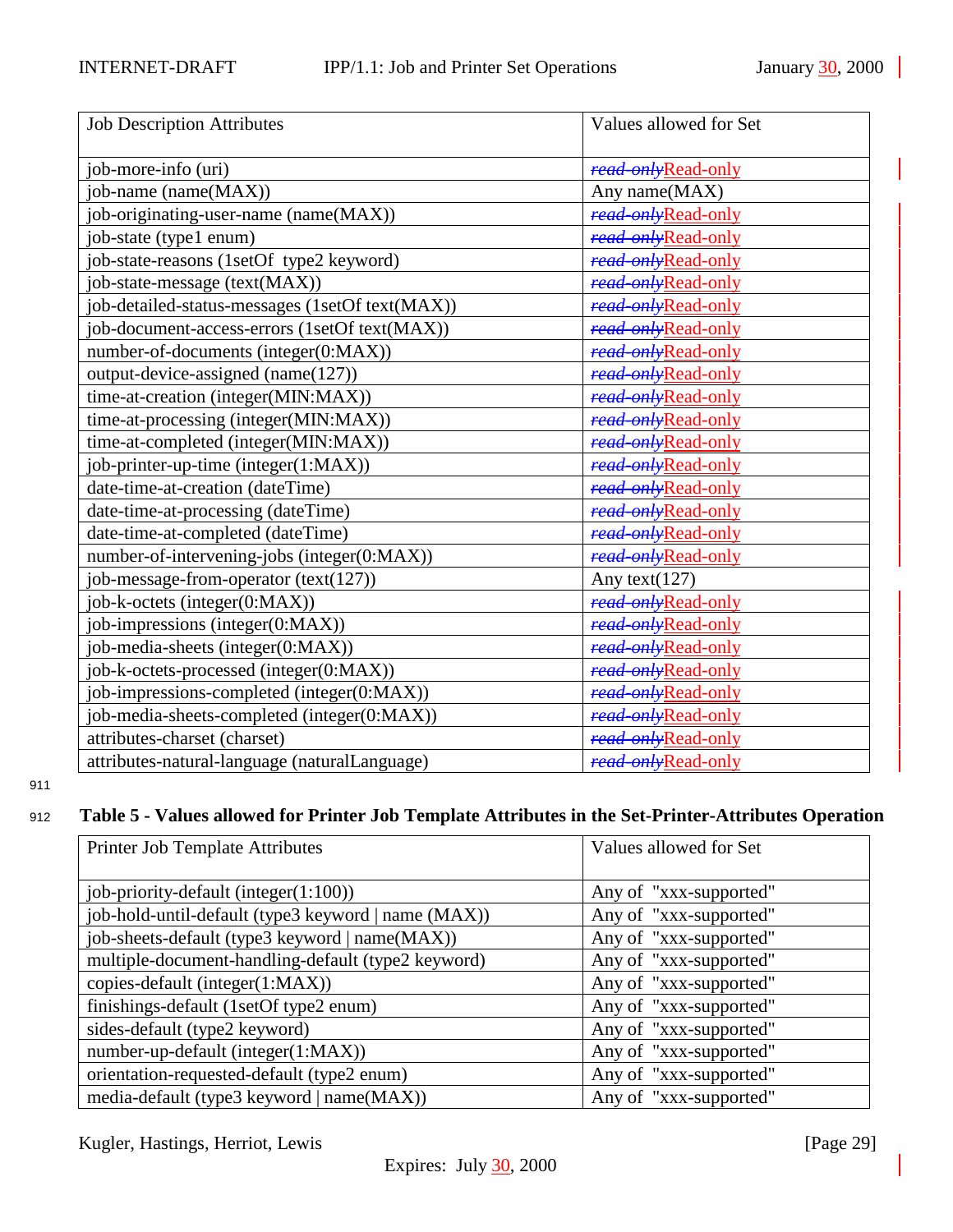<span id="page-29-0"></span>

| Printer Job Template Attributes                               | Values allowed for Set                   |
|---------------------------------------------------------------|------------------------------------------|
| printer-resolution-default (resolution)                       | Any of "xxx-supported"                   |
| print-quality-default (type2 enum)                            | Any of "xxx-supported"                   |
| job-priority-supported (integer(1:100))                       | From Get-Printer-Supported-Values        |
| job-hold-until-supported (1setOf(type3 keyword   name (MAX))) | From Get-Printer-Supported-Values        |
| job-sheets-supported (1setOf(type3 keyword   name(MAX)))      | From Get-Printer-Supported-Values        |
| multiple-document-handling-supported (1setOf type2 keyword)   | From Get-Printer-Supported-Values        |
| copies-supported (rangeOfInteger(1:MAX))                      | From Get-Printer-Supported-Values        |
| finishings-supported (1setOf type2 enum)                      | From Get-Printer-Supported-Values        |
| page-ranges-supported (boolean)                               | From Get-Printer-Supported-Values        |
| sides-supported (1setOf type2 keyword)                        | <b>From Get-Printer-Supported-Values</b> |
| number-up-supported (1setOf (integer(1:MAX))                  | <b>From Get-Printer-Supported-Values</b> |
| rangeOfInteger(1:MAX)))                                       |                                          |
| orientation-requested-supported (1setOf type2 enum)           | From Get-Printer-Supported-Values        |
| media-supported (1setOf (type3 keyword   name(MAX)))          | From Get-Printer-Supported-Values        |
| printer-resolution-supported (1setOf resolution)              | From Get-Printer-Supported-Values        |
| print-quality-supported (1setOf type2 enum)                   | From Get-Printer-Supported-Values        |
| media-ready (type3 keyword   name(MAX))                       | <b>From Get-Printer-Supported-Values</b> |

# <sup>914</sup> **Table 6 - Values allowed for Printer Description Attributes in the Set-Printer-Attributes Operation**

| <b>Printer Description Attributes</b>               | Values allowed for Set                   |
|-----------------------------------------------------|------------------------------------------|
|                                                     |                                          |
| printer-uri-supported (1setOf uri)                  | <b>From Get-Printer-Supported-Values</b> |
| uri-authentication-supported (1setOf type2 keyword) | From Get-Printer-Supported-Values        |
| uri-security-supported (1setOf type2 keyword)       | From Get-Printer-Supported-Values        |
| printer-name (name $(127)$ )                        | Any name $(127)$                         |
| printer-location (text(127))                        | Any text $(127)$                         |
| printer-info $(text(127))$                          | Any text $(127)$                         |
| printer-more-info (uri)                             | Any uri                                  |
| printer-driver-installer (uri)                      | Any uri                                  |
| printer-make-and-model (text(127))                  | Any text $(127)$                         |
| printer-more-info-manufacturer (uri)                | Any uri                                  |
| printer-state (type1 enum)                          | Read-only                                |
| printer-state-reasons (1setOf type2 keyword)        | Read-only                                |
| printer-state-message (text(MAX))                   | Read-only                                |
| ipp-versions-supported (1setOf type2 keyword)       | From Get-Printer-Supported-Values        |
| operations-supported (1setOf type2 enum)            | From Get-Printer-Supported-Values        |
| multiple-document-jobs-supported (boolean)          | From Get-Printer-Supported-Values        |
| charset-configured (charset)                        | Any of "xxx-supported"                   |
| charset-supported (1setOf charset)                  | From Get-Printer-Supported-Values        |
| natural-language-configured (naturalLanguage)       | Any of "xxx-supported", use              |
|                                                     | generated-natural-language-              |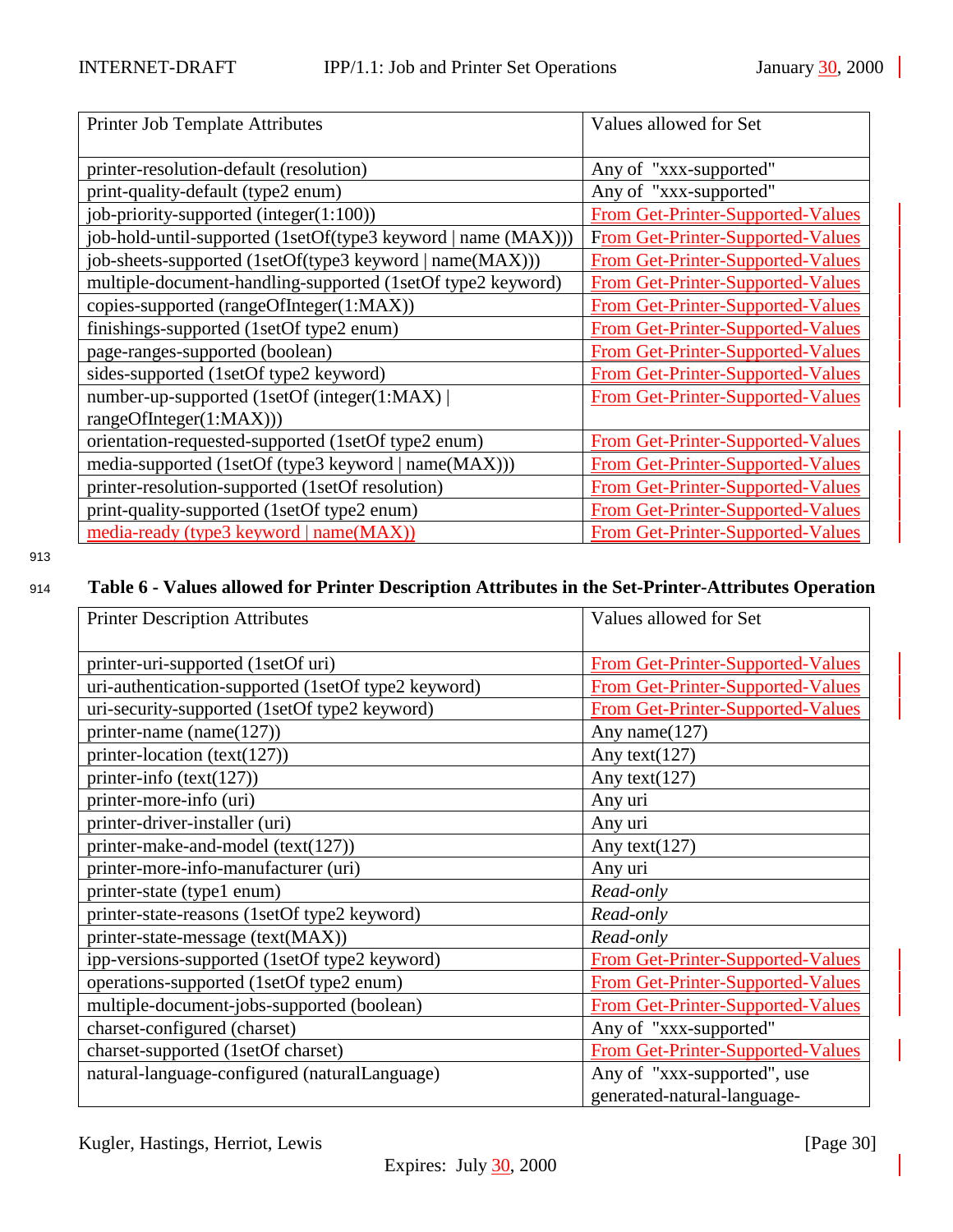<span id="page-30-0"></span>

| <b>Printer Description Attributes</b>                         | Values allowed for Set                   |
|---------------------------------------------------------------|------------------------------------------|
|                                                               |                                          |
|                                                               | supported                                |
| generated-natural-language-supported (1setOf naturalLanguage) | From Get-Printer-Supported-Values        |
| document-format-default (mimeMediaType)                       | Any of "xxx-supported"                   |
| document-format-supported (1setOf mimeMediaType)              | <b>From Get-Printer-Supported-Values</b> |
| printer-is-accepting-jobs (boolean)                           | Read-onlyRead-only                       |
| queued-job-count (integer(0:MAX))                             | Read-onlyRead-only                       |
| printer-message-from-operator (text(127))                     | Any text $(127)$                         |
| color-supported (boolean)                                     | From Get-Printer-Supported-Values        |
| reference-uri-schemes-supported (1setOf uriScheme)            | From Get-Printer-Supported-Values        |
| pdl-override-supported (type2 keyword)                        | From Get-Printer-Supported-Values        |
| printer-up-time (integer(1:MAX))                              | Read-only                                |
| printer-current-time (dateTime)                               | Any dateTime                             |
| multiple-operation-time-out (integer(1:MAX))                  | any positive integer                     |
| compression-supported (1setOf type3 keyword)                  | From Get-Printer-Supported-Values        |
| job-k-octets-supported (rangeOfInteger(0:MAX))                | From Get-Printer-Supported-Values        |
| job-impressions-supported (rangeOfInteger(0:MAX))             | <b>From Get-Printer-Supported-Values</b> |
| job-media-sheets-supported (rangeOfInteger(0:MAX))            | <b>From Get-Printer-Supported-Values</b> |
| pages-per-minute (integer(0:MAX))                             | Read-onlyRead-only                       |
| pages-per-minute-color (integer(0:MAX))                       | Read-onlyRead-only                       |
| printer-settable-attributes-supported (1setOf type2 keyword)  | From Get-Printer-Supported-Values        |
| job-settable-attributes-supported (1setOf type2 keyword)      | <b>From Get-Printer-Supported-Values</b> |
| document-format-varying-attributes (1setOf type2 keyword)     | Read-onlyRead-only                       |
| printer-message-time (integer(MIN:MAX))                       | Read-onlyRead-only                       |
| printer-message-date-time(dateTime)                           | Read-onlyRead-only                       |
| authentication methods supported (1setOf type2 keyword)       | <b>From Get Printer Supported Values</b> |
| security methods supported (1setOf type2 keyword)             | <b>From Get Printer Supported Values</b> |

# <sup>916</sup> **17 Appendix B: Attributes returned from Get-Printer-Supported-Values**

917 For the following attributes, the value allowed by the Set-Printer-Attributes operation MUST be a single <sup>918</sup> integer value in the range specified by the value returned by the Get-Printer-Supported-Values operation.

## <sup>919</sup> **Table 7 - Printer Job Template Attributes returned from Get-Printer-Supported-Values**

| <b>Printer Job Template Attributes</b>         | Values Returned                |
|------------------------------------------------|--------------------------------|
| <u>iob-priority-supported</u> (integer(1:100)) | $\text{RangeOfInteger}(1:100)$ |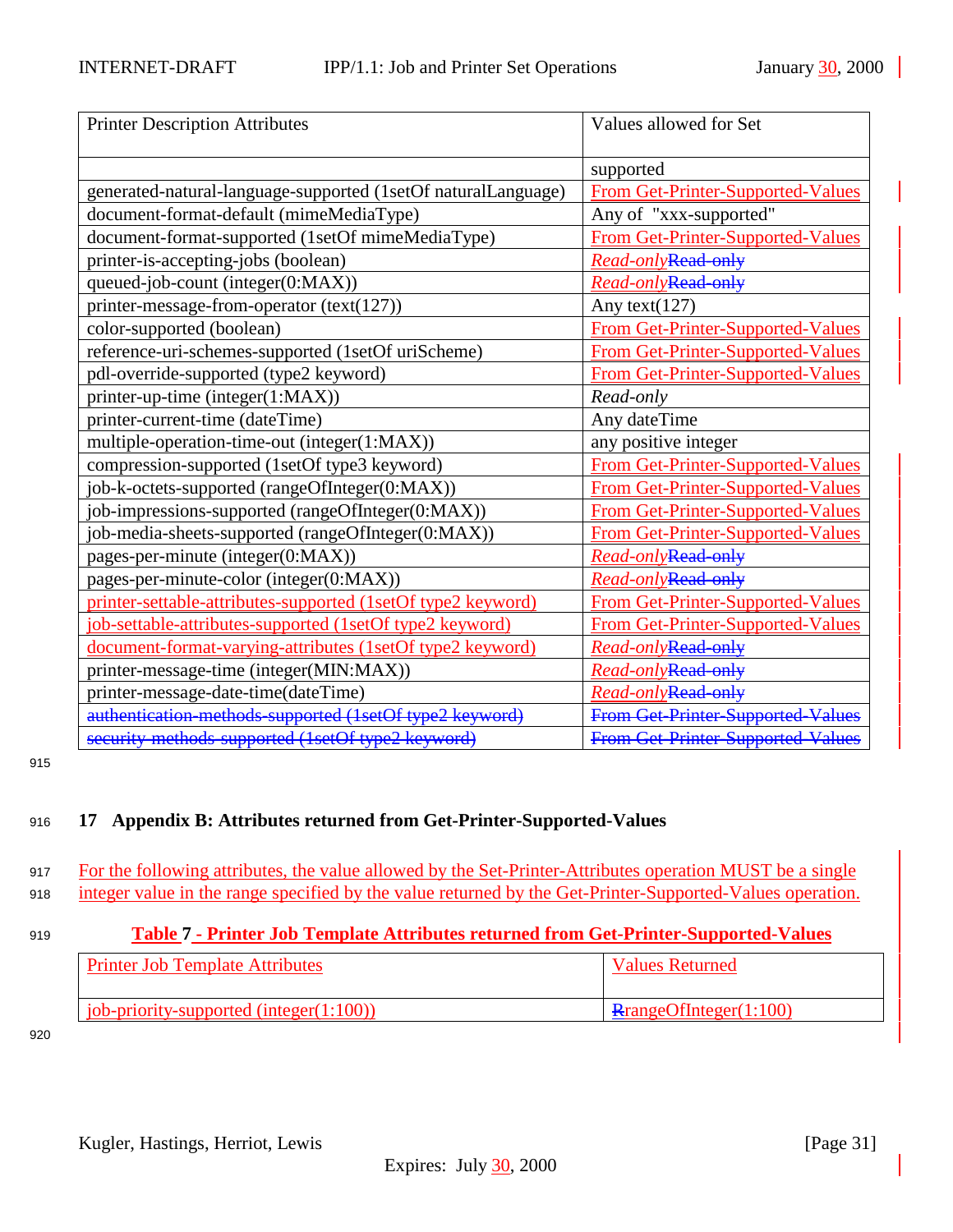<span id="page-31-0"></span>

| For the following attributes, the value allowed by the Set-Printer-Attributes operation MUST be a single<br>rangeOfInteger value whose bounds do not exceed those of the range specified by the value returned by the |                                         |  |
|-----------------------------------------------------------------------------------------------------------------------------------------------------------------------------------------------------------------------|-----------------------------------------|--|
| Get-Printer-Supported-Values operation.                                                                                                                                                                               |                                         |  |
|                                                                                                                                                                                                                       |                                         |  |
| Table 8 - Printer Job Template Attributes returned from Get-Printer-Supported-Values                                                                                                                                  |                                         |  |
| <b>Printer Job Template Attributes</b>                                                                                                                                                                                | <b>Values Returned</b>                  |  |
|                                                                                                                                                                                                                       |                                         |  |
| copies-supported (rangeOfInteger(1:MAX))                                                                                                                                                                              | RrangeOfInteger(1:MAX)                  |  |
|                                                                                                                                                                                                                       |                                         |  |
|                                                                                                                                                                                                                       |                                         |  |
| The following table has the same criteria as the last, but is for Printer Description attributes.                                                                                                                     |                                         |  |
| Table 9 - Printer Description Attributes returned from Get-Printer-Supported-Values                                                                                                                                   |                                         |  |
|                                                                                                                                                                                                                       |                                         |  |
| <b>Printer Description Attributes</b>                                                                                                                                                                                 | <b>Values allowed for Set</b>           |  |
|                                                                                                                                                                                                                       |                                         |  |
| job-k-octets-supported (rangeOfInteger(0:MAX))                                                                                                                                                                        | rangeOfInteger(0:MAX)                   |  |
| job-impressions-supported (rangeOfInteger(0:MAX))                                                                                                                                                                     | rangeOfInteger(0:MAX)                   |  |
| job-media-sheets-supported (rangeOfInteger(0:MAX))                                                                                                                                                                    | rangeOfInteger(0:MAX)                   |  |
|                                                                                                                                                                                                                       |                                         |  |
| For the following attributes, the value allowed by the Set-Printer-Attributes operation MUST be one or                                                                                                                |                                         |  |
| more integers and rangeOfInteger values, such that the integer values described by these integers and                                                                                                                 |                                         |  |
| rangeOfIntegers is the same as or a subset of the integers described by the integers and rangeOf Integers of                                                                                                          |                                         |  |
| value returned by the Get-Printer-Supported-Values operation.                                                                                                                                                         |                                         |  |
|                                                                                                                                                                                                                       |                                         |  |
| Table 10 - Printer Job Template Attributes returned from Get-Printer-Supported-Values                                                                                                                                 |                                         |  |
| <b>Printer Job Template Attributes</b>                                                                                                                                                                                | <b>Values Returned</b>                  |  |
|                                                                                                                                                                                                                       |                                         |  |
| number-up-supported (1setOf (integer(1:MAX)                                                                                                                                                                           | 1setOf (integer(1:MAX))                 |  |
| rangeOfInteger(1:MAX))                                                                                                                                                                                                | rangeOfInteger(1:MAX)                   |  |
|                                                                                                                                                                                                                       |                                         |  |
| For the following attributes, the value allowed by the Set-Printer-Attributes operation MUST be one or                                                                                                                |                                         |  |
| more values, where each such value matches a value returned by the Get-Printer-Supported-Values                                                                                                                       |                                         |  |
| operation. A keyword, enum, boolean, charset, naturalLanguage, uriScheme, mimeMediaType or resolution                                                                                                                 |                                         |  |
| value matches if it is equal. A name matches the 'any-name' out-of-band value.                                                                                                                                        |                                         |  |
|                                                                                                                                                                                                                       |                                         |  |
| <b>Table 11 - Printer Job Template Attributes returned from Get-Printer-Supported-Values</b>                                                                                                                          |                                         |  |
| <b>Printer Job Template Attributes</b>                                                                                                                                                                                | <b>Values Returned</b>                  |  |
|                                                                                                                                                                                                                       |                                         |  |
| job-hold-until-supported (1setOf(type3 keyword   name (MAX)))                                                                                                                                                         | 1setOf(type3 keyword   any name)        |  |
|                                                                                                                                                                                                                       |                                         |  |
| job-sheets-supported (1setOf(type3 keyword   name(MAX)))                                                                                                                                                              | <u>1setOf(type3 keyword   any name)</u> |  |

Kugler, Hastings, Herriot, Lewis [Page 32]

finishings-supported (1setOf type2 enum) 1setOf type2 enum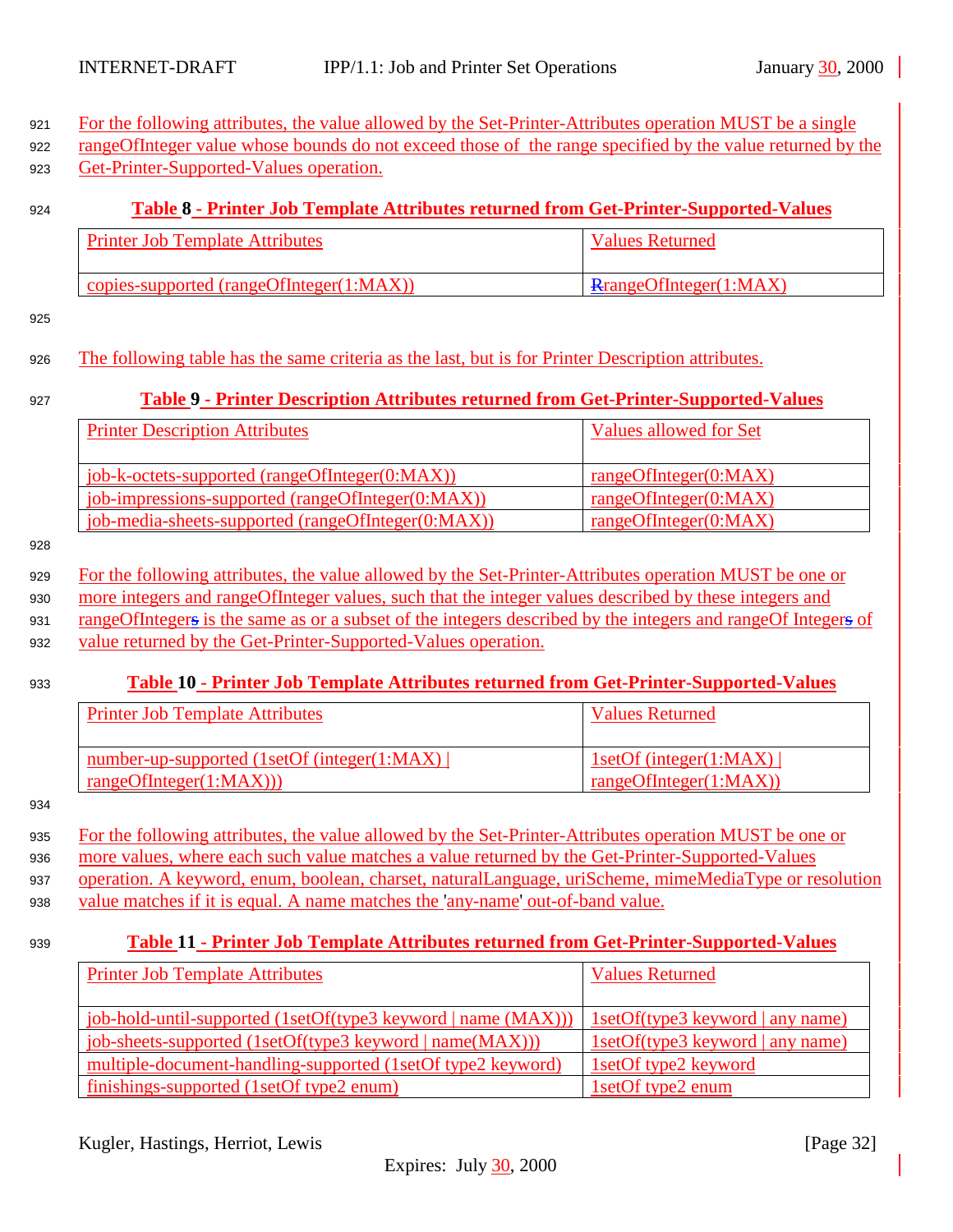<span id="page-32-0"></span>

| <b>Printer Job Template Attributes</b>               | <b>Values Returned</b>           |
|------------------------------------------------------|----------------------------------|
|                                                      |                                  |
| page-ranges-supported (boolean)                      | 1setOf(boolean)                  |
| sides-supported (1setOf type2 keyword)               | 1setOf type2 keyword             |
| orientation-requested-supported (1setOf type2 enum)  | 1setOf type2 enum                |
| media-supported (1setOf (type3 keyword   name(MAX))) | 1setOf(type3 keyword   any name) |
| printer-resolution-supported (1setOf resolution)     | 1setOf resolution                |
| print-quality-supported (1setOf type2 enum)          | 1setOf type2 enum                |

 The following table has the same criteria as the last, but is for Printer Description attributes. Note that the first two attributes in the table below follow the rules for allowed values in the Set-Printer-Attributes, but unlike other attributes, there can be more than one occurrence of each value because the i-th value of these attributes specifies the authentication or security for the i-th printer in "printer-uri-supported".

<sup>945</sup> **Table 12 - Printer Description Attributes returned from Get-Printer-Supported-Values**

| <b>Printer Description Attributes</b>                         | <b>Values allowed for Set</b> |
|---------------------------------------------------------------|-------------------------------|
|                                                               |                               |
| uri-authentication-supported (1setOf type2 keyword)           | 1setOf type2 keyword          |
| uri-security-supported (1setOf type2 keyword)                 | 1setOf type2 keyword          |
| ipp-versions-supported (1setOf type2 keyword)                 | 1setOf type2 keyword          |
| operations-supported (1setOf type2 enum)                      | 1setOf type2 keyword          |
| multiple-document-jobs-supported (boolean)                    | 1setOf boolean                |
| charset-supported (1setOf charset)                            | 1setOf charset                |
| generated-natural-language-supported (1setOf naturalLanguage) | 1setOf naturalLanguage        |
| document-format-supported (1setOf mimeMediaType)              | 1setOf mimeMediaType          |
| color-supported (boolean)                                     | 1setOf boolean                |
| reference-uri-schemes-supported (1setOf uriScheme)            | 1setOf uriScheme              |
| compression-supported (1setOf type3 keyword)                  | 1setOf type3 keyword          |
| printer-settable-attributes-supported (1setOf type2 keyword)  | 1setOf type2 keyword          |
| job-settable-attributes-supported (1setOf type2 keyword)      | 1setOf type2 keyword          |

946

 For the following attributes, the value allowed by the Set-Printer-Attributes operation MUST be a single value that matches one of the values returned by the Get-Printer-Supported-Values operation. A keyword, enum, boolean, charset, naturalLanguage, uriScheme, mimeMediaType or resolution value matches if it is equal. A name matches the 'any-name' out-of-band value.

| 952 |  |  | <b>Table 13 - Printer Description Attributes returned from Get-Printer-Supported-Values</b> |
|-----|--|--|---------------------------------------------------------------------------------------------|
|     |  |  |                                                                                             |

| <b>Printer Description Attributes</b>  | Values allowed for Set |
|----------------------------------------|------------------------|
| pdl-override-supported (type2 keyword) | 1 setOf type2 keyword  |